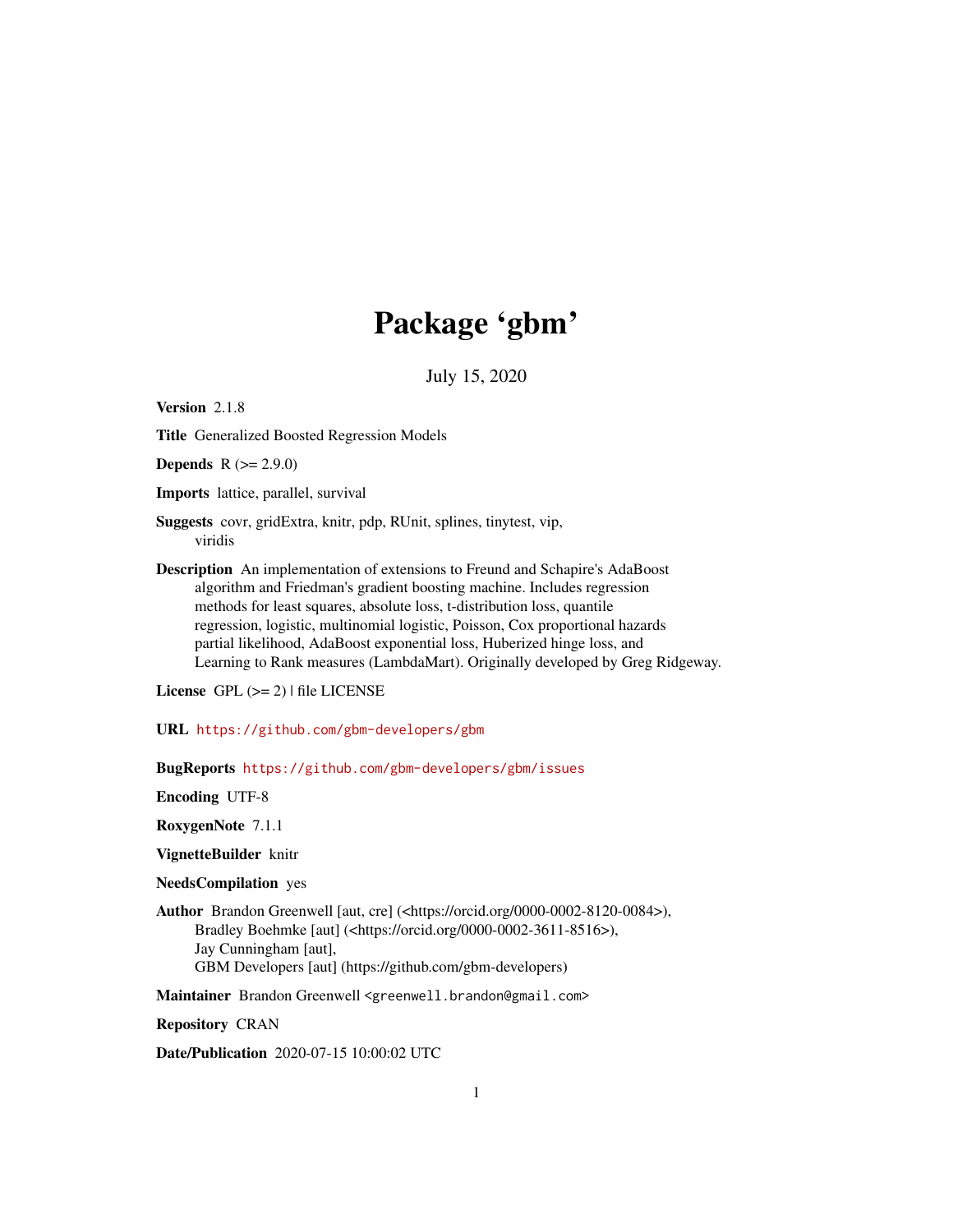# <span id="page-1-0"></span>R topics documented:

| Index | 38 |
|-------|----|
|       |    |
|       |    |
|       |    |
|       |    |
|       |    |
|       |    |
|       |    |
|       |    |
|       |    |
|       |    |
|       |    |
|       |    |
|       |    |
|       |    |
|       |    |
|       |    |
|       |    |
|       |    |
|       |    |
|       | 3  |
|       |    |

gbm-package *Generalized Boosted Regression Models (GBMs)*

#### Description

This package implements extensions to Freund and Schapire's AdaBoost algorithm and J. Friedman's gradient boosting machine. Includes regression methods for least squares, absolute loss, logistic, Poisson, Cox proportional hazards partial likelihood, multinomial, t-distribution, AdaBoost exponential loss, Learning to Rank, and Huberized hinge loss.

# Details

Further information is available in vignette: browseVignettes(package = "gbm")

# Author(s)

Greg Ridgeway <gregridgeway@gmail.com> with contributions by Daniel Edwards, Brian Kriegler, Stefan Schroedl and Harry Southworth.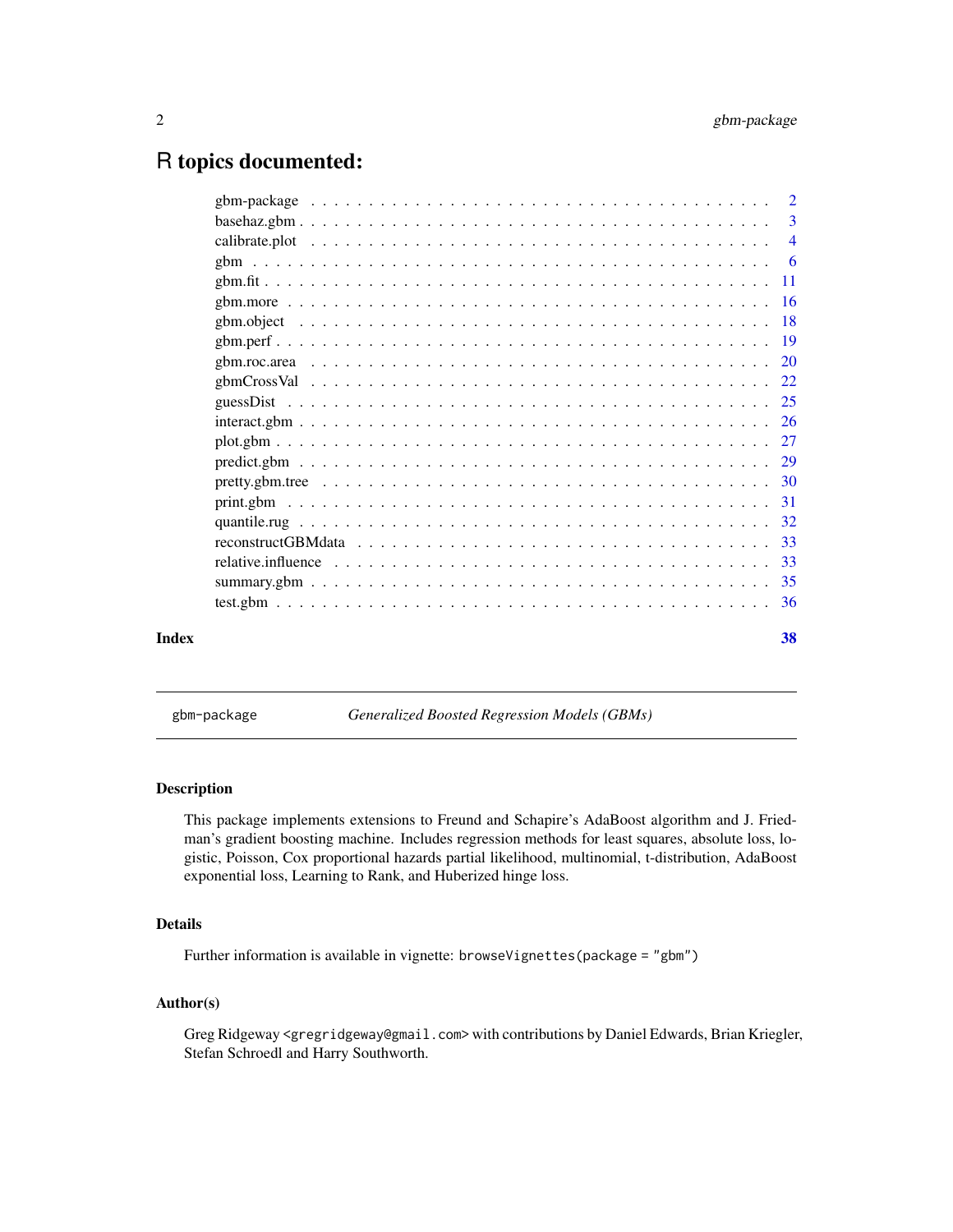# <span id="page-2-0"></span>basehaz.gbm 3

#### References

Y. Freund and R.E. Schapire (1997) "A decision-theoretic generalization of on-line learning and an application to boosting," *Journal of Computer and System Sciences,* 55(1):119-139.

G. Ridgeway (1999). "The state of boosting," *Computing Science and Statistics* 31:172-181.

J.H. Friedman, T. Hastie, R. Tibshirani (2000). "Additive Logistic Regression: a Statistical View of Boosting," *Annals of Statistics* 28(2):337-374.

J.H. Friedman (2001). "Greedy Function Approximation: A Gradient Boosting Machine," *Annals of Statistics* 29(5):1189-1232.

J.H. Friedman (2002). "Stochastic Gradient Boosting," *Computational Statistics and Data Analysis* 38(4):367-378.

The <http://statweb.stanford.edu/~jhf/R-MART> website.

basehaz.gbm *Baseline hazard function*

#### **Description**

Computes the Breslow estimator of the baseline hazard function for a proportional hazard regression model.

#### Usage

```
basehaz.gbm(t, delta, f.x, t.eval = NULL, smooth = FALSE, cumulative = TRUE)
```
#### Arguments

| t.         | The survival times.                                                                                        |
|------------|------------------------------------------------------------------------------------------------------------|
| delta      | The censoring indicator.                                                                                   |
| f.x        | The predicted values of the regression model on the log hazard scale.                                      |
| t.eval     | Values at which the baseline hazard will be evaluated.                                                     |
| smooth     | If TRUE basehaz.gbm will smooth the estimated baseline hazard using Fried-<br>man's super smoother supsmu. |
| cumulative | If TRUE the cumulative survival function will be computed.                                                 |

# Details

The proportional hazard model assumes  $h(t|x)=lambda(t)*exp(f(x))$ . [gbm](#page-5-1) can estimate the  $f(x)$  component via partial likelihood. After estimating  $f(x)$ , basehaz.gbm can compute the a nonparametric estimate of lambda(t).

#### Value

A vector of length equal to the length of t (or of length t.eval if t.eval is not NULL) containing the baseline hazard evaluated at t (or at t.eval if t.eval is not NULL). If cumulative is set to TRUE then the returned vector evaluates the cumulative hazard function at those values.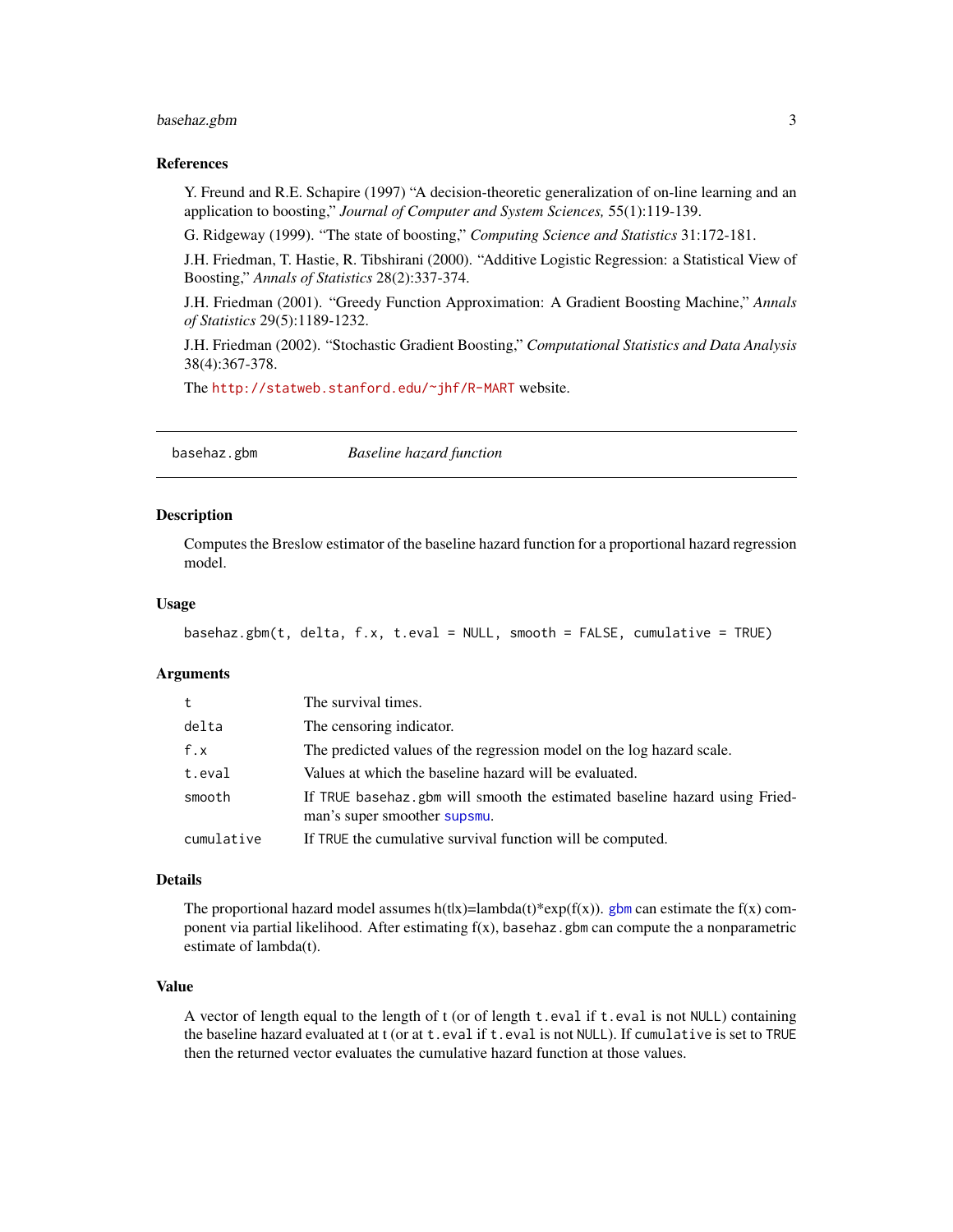#### <span id="page-3-0"></span>Author(s)

Greg Ridgeway <gregridgeway@gmail.com>

#### References

N. Breslow (1972). "Discussion of 'Regression Models and Life-Tables' by D.R. Cox," Journal of the Royal Statistical Society, Series B, 34(2):216-217.

N. Breslow (1974). "Covariance analysis of censored survival data," Biometrics 30:89-99.

# See Also

[survfit](#page-0-0), [gbm](#page-5-1)

calibrate.plot *Calibration plot*

#### Description

An experimental diagnostic tool that plots the fitted values versus the actual average values. Currently only available when distribution = "bernoulli".

#### Usage

```
calibrate.plot(
  y,
 p,
  distribution = "bernoulli",
  replace = TRUE,
  line.par = list(col = "black"),
  shade.col = "lightyellow",
  shade.density = NULL,
  rugpar = list(side = 1),xlab = "Predicted value",
 ylab = "Observed average",
 xlim = NULL,
 ylim = NULL,
  knots = NULL,
  df = 6,
  ...
)
```
#### Arguments

|   | The outcome 0-1 variable.             |
|---|---------------------------------------|
| p | The predictions estimating $E(y x)$ . |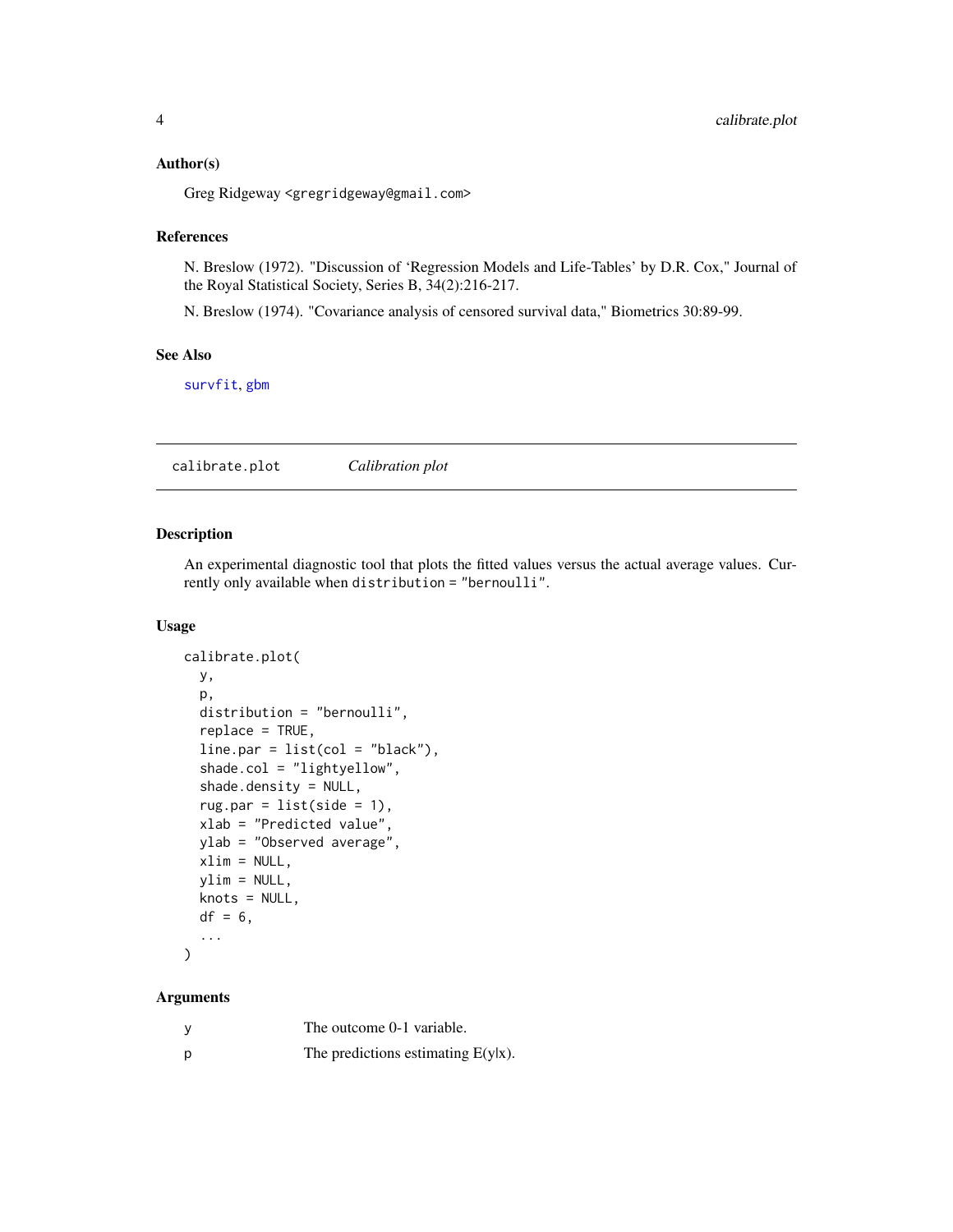# <span id="page-4-0"></span>calibrate.plot 5

| distribution  | The loss function used in creating p. bernoulli and poisson are currently the<br>only special options. All others default to squared error assuming gaussian. |
|---------------|---------------------------------------------------------------------------------------------------------------------------------------------------------------|
| replace       | Determines whether this plot will replace or overlay the current plot. replace=FALSE<br>is useful for comparing the calibration of several methods.           |
| line.par      | Graphics parameters for the line.                                                                                                                             |
| shade.col     | Color for shading the 2 SE region. shade. col=NA implies no 2 SE region.                                                                                      |
| shade.density | The density parameter for polygon.                                                                                                                            |
| rug.par       | Graphics parameters passed to rug.                                                                                                                            |
| xlab          | x-axis label corresponding to the predicted values.                                                                                                           |
| ylab          | y-axis label corresponding to the observed average.                                                                                                           |
| xlim, ylim    | x- and y-axis limits. If not specified te function will select limits.                                                                                        |
| knots, df     | These parameters are passed directly to ns for constructing a natural spline<br>smoother for the calibration curve.                                           |
| $\cdots$      | Additional optional arguments to be passed onto plot                                                                                                          |

# Details

Uses natural splines to estimate  $E(y|p)$ . Well-calibrated predictions imply that  $E(y|p) = p$ . The plot also includes a pointwise 95

# Value

No return values.

# Author(s)

Greg Ridgeway <gregridgeway@gmail.com>

### References

J.F. Yates (1982). "External correspondence: decomposition of the mean probability score," Organisational Behaviour and Human Performance 30:132-156.

D.J. Spiegelhalter (1986). "Probabilistic Prediction in Patient Management and Clinical Trials," Statistics in Medicine 5:421-433.

# Examples

```
# Don't want R CMD check to think there is a dependency on rpart
# so comment out the example
#library(rpart)
#data(kyphosis)
#y <- as.numeric(kyphosis$Kyphosis)-1
#x <- kyphosis$Age
#glm1 <- glm(y~poly(x,2),family=binomial)
#p <- predict(glm1,type="response")
#calibrate.plot(y, p, xlim=c(0,0.6), ylim=c(0,0.6))
```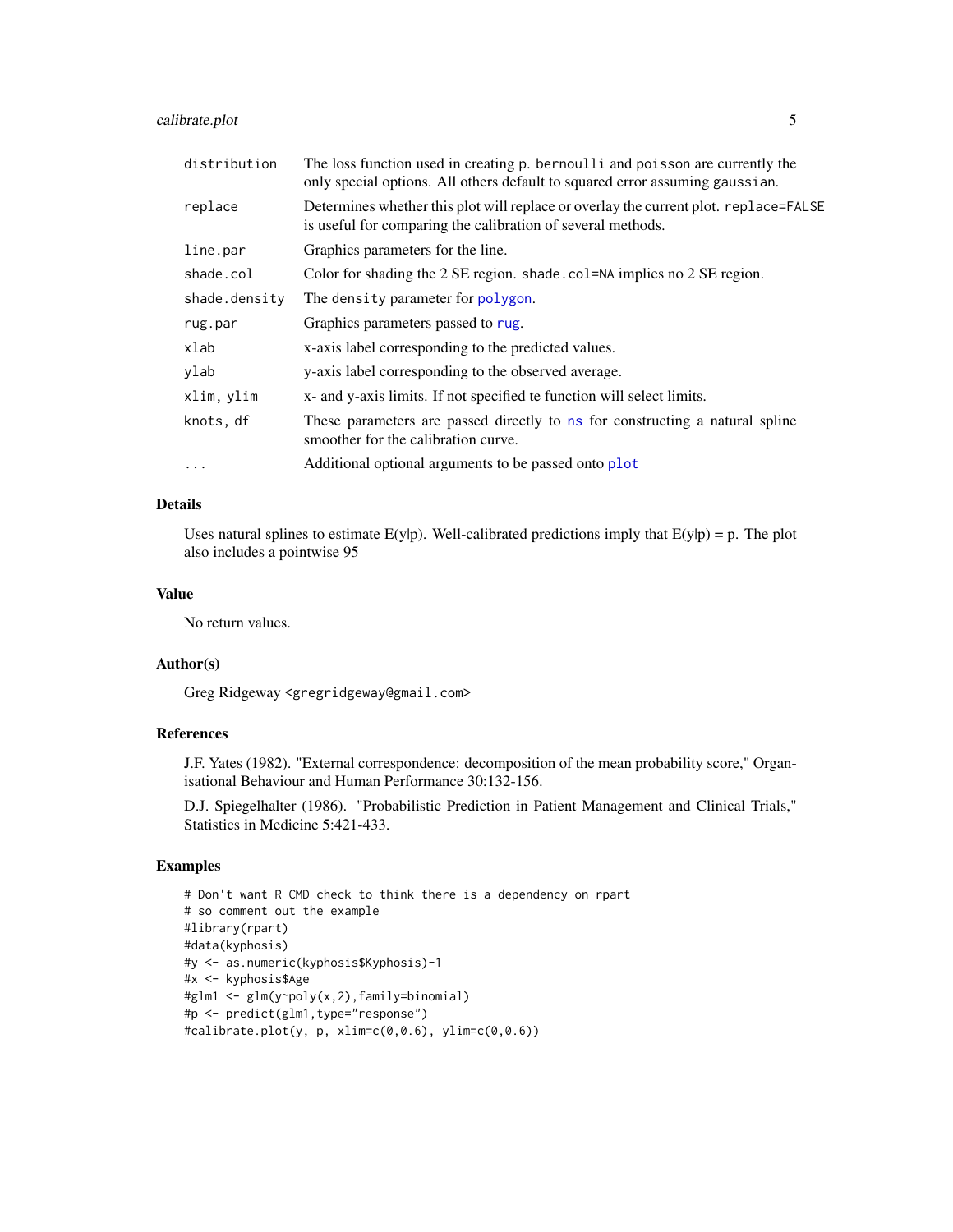<span id="page-5-1"></span><span id="page-5-0"></span>

# Description

Fits generalized boosted regression models. For technical details, see the vignette: utils::browseVignettes("gbm").

#### Usage

```
gbm(
  formula = formula(data),
  distribution = "bernoulli",
  data = list(),
  weights,
  var.monotone = NULL,
  n.trees = 100,
  interaction.depth = 1,
  n.minobsinnode = 10,
  shrinkage = 0.1,
  bag.fraction = 0.5,
  train.fraction = 1,
  cv.folds = 0,
  keep.data = TRUE,
  verbose = FALSE,
  class.stratify.cv = NULL,
  n.cores = NULL
\mathcal{L}
```
# Arguments

| formula      | A symbolic description of the model to be fit. The formula may include an offset<br>term (e.g. $y \sim \text{offset}(n) + x$ ). If keep. data = FALSE in the initial call to gbm then it<br>is the user's responsibility to resupply the offset to gbm. more.                                                                                                                                                                                                                                                                                                                                                                                                                                                                                                                                                                                                                                                                                    |
|--------------|--------------------------------------------------------------------------------------------------------------------------------------------------------------------------------------------------------------------------------------------------------------------------------------------------------------------------------------------------------------------------------------------------------------------------------------------------------------------------------------------------------------------------------------------------------------------------------------------------------------------------------------------------------------------------------------------------------------------------------------------------------------------------------------------------------------------------------------------------------------------------------------------------------------------------------------------------|
| distribution | Either a character string specifying the name of the distribution to use or a list<br>with a component name specifying the distribution and any additional param-<br>eters needed. If not specified, gbm will try to guess: if the response has only<br>2 unique values, bernoulli is assumed; otherwise, if the response is a factor,<br>multinomial is assumed; otherwise, if the response has class "Surv", coxph is<br>assumed; otherwise, gaussian is assumed.<br>Currently available options are "gaussian" (squared error), "laplace" (abso-<br>lute loss), "tdist" (t-distribution loss), "bernoulli" (logistic regression for<br>$0-1$ outcomes), "huberized" (huberized hinge loss for $0-1$ outcomes), classes),<br>"adaboost" (the AdaBoost exponential loss for 0-1 outcomes), "poisson" (count<br>outcomes), "coxph" (right censored observations), "quantile", or "pairwise"<br>(ranking measure using the LambdaMart algorithm). |
|              |                                                                                                                                                                                                                                                                                                                                                                                                                                                                                                                                                                                                                                                                                                                                                                                                                                                                                                                                                  |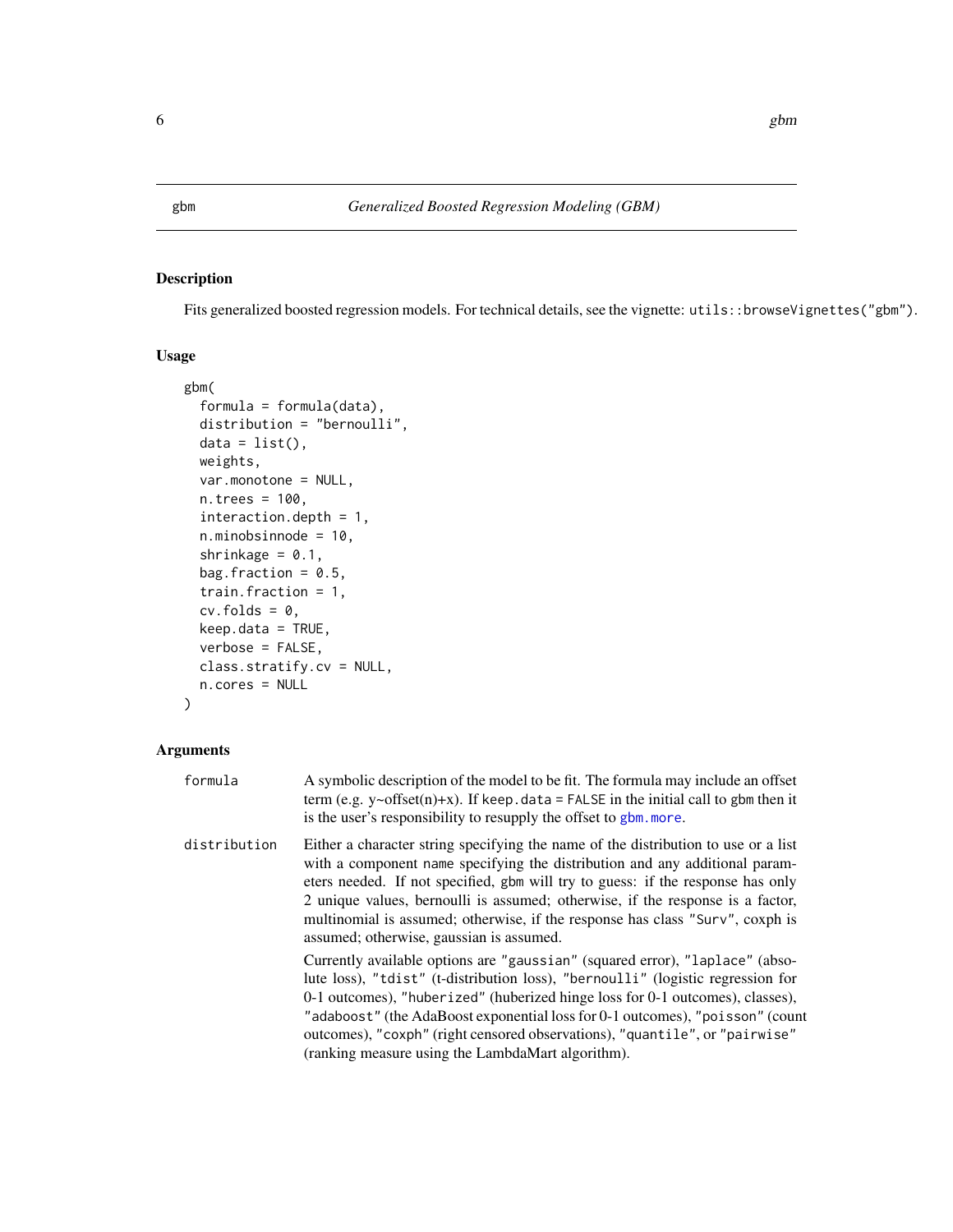If quantile regression is specified, distribution must be a list of the form list(name = "quantile", alpha =  $0.25$ ) where alpha is the quantile to estimate. The current version's quantile regression method does not handle nonconstant weights and will stop.

If "tdist" is specified, the default degrees of freedom is 4 and this can be controlled by specifying distribution =  $list(name = "tdist", df = DF)$  where DF is your chosen degrees of freedom.

If "pairwise" regression is specified, distribution must be a list of the form list(name="pairwise",group=...,metric=...,max.rank=...) (metric and max.rank are optional, see below). group is a character vector with the column names of data that jointly indicate the group an instance belongs to (typically a query in Information Retrieval applications). For training, only pairs of instances from the same group and with different target labels can be considered. metric is the IR measure to use, one of

- list("conc") Fraction of concordant pairs; for binary labels, this is equivalent to the Area under the ROC Curve
- : Fraction of concordant pairs; for binary labels, this is equivalent to the Area under the ROC Curve
- list("mrr") Mean reciprocal rank of the highest-ranked positive instance
- : Mean reciprocal rank of the highest-ranked positive instance
- list("map") Mean average precision, a generalization of mrr to multiple positive instances
- : Mean average precision, a generalization of mrr to multiple positive instances
- list("ndcg:") Normalized discounted cumulative gain. The score is the weighted sum (DCG) of the user-supplied target values, weighted by  $log(rank+1)$ , and normalized to the maximum achievable value. This is the default if the user did not specify a metric.

ndcg and conc allow arbitrary target values, while binary targets 0,1 are expected for map and mrr. For ndcg and mrr, a cut-off can be chosen using a positive integer parameter max.rank. If left unspecified, all ranks are taken into account.

Note that splitting of instances into training and validation sets follows group boundaries and therefore only approximates the specified train.fraction ratio (the same applies to cross-validation folds). Internally, queries are randomly shuffled before training, to avoid bias.

Weights can be used in conjunction with pairwise metrics, however it is assumed that they are constant for instances from the same group.

For details and background on the algorithm, see e.g. Burges (2010).

data an optional data frame containing the variables in the model. By default the variables are taken from environment(formula), typically the environment from which gbm is called. If keep.data=TRUE in the initial call to gbm then gbm stores a copy with the object. If keep.data=FALSE then subsequent calls to [gbm.more](#page-15-1) must resupply the same dataset. It becomes the user's responsibility to resupply the same data at this point.

weights an optional vector of weights to be used in the fitting process. Must be positive but do not need to be normalized. If keep.data=FALSE in the initial call to gbm then it is the user's responsibility to resupply the weights to [gbm.more](#page-15-1).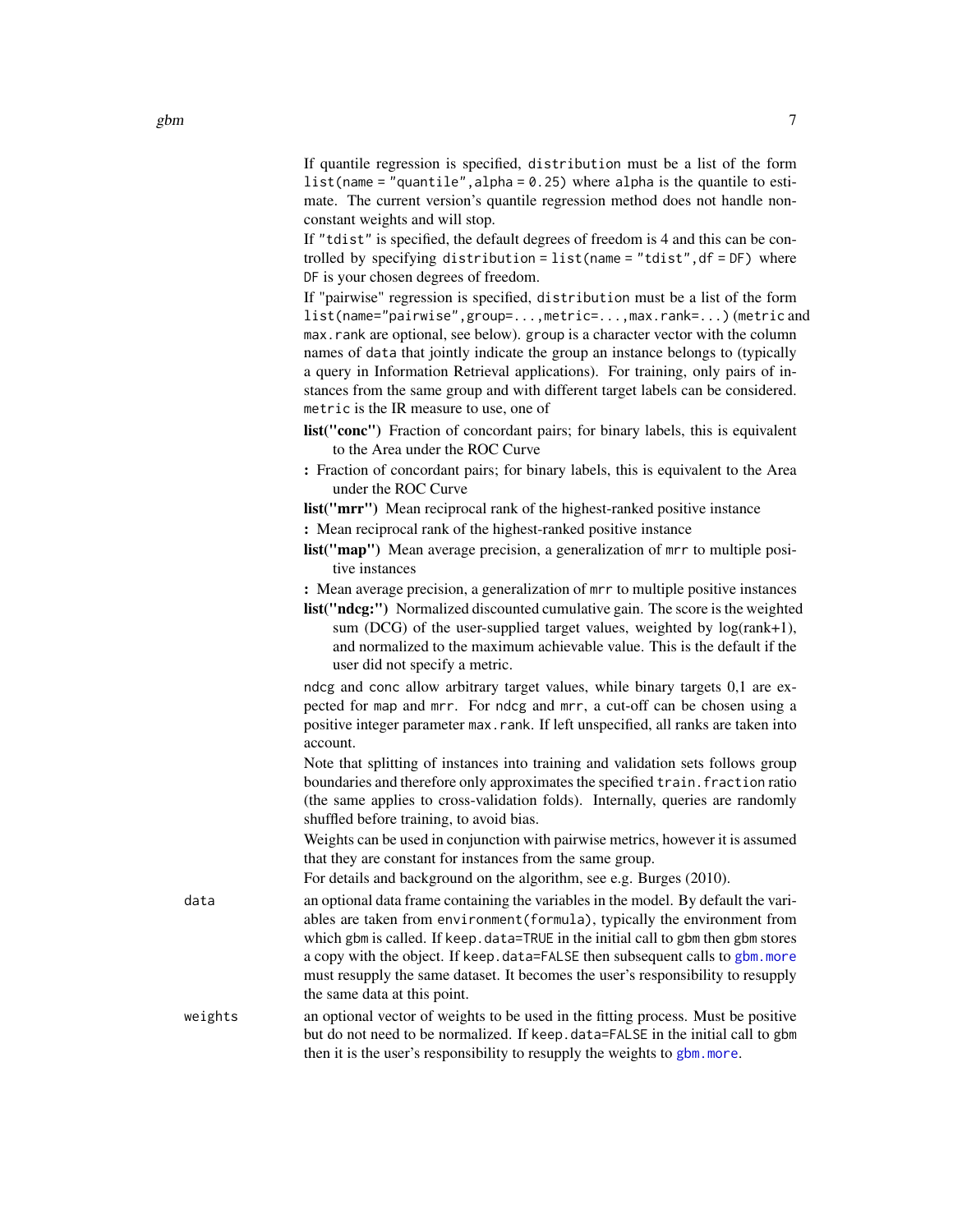<span id="page-7-0"></span>

| var.monotone      | an optional vector, the same length as the number of predictors, indicating which<br>variables have a monotone increasing $(+1)$ , decreasing $(-1)$ , or arbitrary $(0)$ re-<br>lationship with the outcome.                                                                                                                                                                                                                                                         |
|-------------------|-----------------------------------------------------------------------------------------------------------------------------------------------------------------------------------------------------------------------------------------------------------------------------------------------------------------------------------------------------------------------------------------------------------------------------------------------------------------------|
| n.trees           | Integer specifying the total number of trees to fit. This is equivalent to the num-<br>ber of iterations and the number of basis functions in the additive expansion.<br>Default is 100.                                                                                                                                                                                                                                                                              |
| interaction.depth |                                                                                                                                                                                                                                                                                                                                                                                                                                                                       |
|                   | Integer specifying the maximum depth of each tree (i.e., the highest level of<br>variable interactions allowed). A value of 1 implies an additive model, a value<br>of 2 implies a model with up to 2-way interactions, etc. Default is 1.                                                                                                                                                                                                                            |
|                   | n.minobsinnode Integer specifying the minimum number of observations in the terminal nodes<br>of the trees. Note that this is the actual number of observations, not the total<br>weight.                                                                                                                                                                                                                                                                             |
| shrinkage         | a shrinkage parameter applied to each tree in the expansion. Also known as<br>the learning rate or step-size reduction; 0.001 to 0.1 usually work, but a smaller<br>learning rate typically requires more trees. Default is 0.1.                                                                                                                                                                                                                                      |
| bag.fraction      | the fraction of the training set observations randomly selected to propose the<br>next tree in the expansion. This introduces randomnesses into the model fit. If<br>$bag. fraction < 1$ then running the same model twice will result in similar but<br>different fits. gbm uses the R random number generator so set. seed can ensure<br>that the model can be reconstructed. Preferably, the user can save the returned<br>gbm. object using save. Default is 0.5. |
| train.fraction    | The first train. fraction $*$ nrows (data) observations are used to fit the gbm<br>and the remainder are used for computing out-of-sample estimates of the loss<br>function.                                                                                                                                                                                                                                                                                          |
| cv.folds          | Number of cross-validation folds to perform. If cv. folds>1 then gbm, in ad-<br>dition to the usual fit, will perform a cross-validation, calculate an estimate of<br>generalization error returned in cv. error.                                                                                                                                                                                                                                                     |
| keep.data         | a logical variable indicating whether to keep the data and an index of the data<br>stored with the object. Keeping the data and index makes subsequent calls to<br>gbm. more faster at the cost of storing an extra copy of the dataset.                                                                                                                                                                                                                              |
| verbose           | Logical indicating whether or not to print out progress and performance indica-<br>tors (TRUE). If this option is left unspecified for gbm. more, then it uses verbose<br>from object. Default is FALSE.                                                                                                                                                                                                                                                              |
| class.stratify.cv |                                                                                                                                                                                                                                                                                                                                                                                                                                                                       |
|                   | Logical indicating whether or not the cross-validation should be stratified by<br>class. Defaults to TRUE for distribution = "multinomial" and is only im-<br>plemented for "multinomial" and "bernoulli". The purpose of stratifying<br>the cross-validation is to help avoiding situations in which training sets do not<br>contain all classes.                                                                                                                    |
| n.cores           | The number of CPU cores to use. The cross-validation loop will attempt to send<br>different CV folds off to different cores. If n. cores is not specified by the user,<br>it is guessed using the detectCores function in the parallel package. Note<br>that the documentation for detectCores makes clear that it is not failsafe and<br>could return a spurious number of available cores.                                                                          |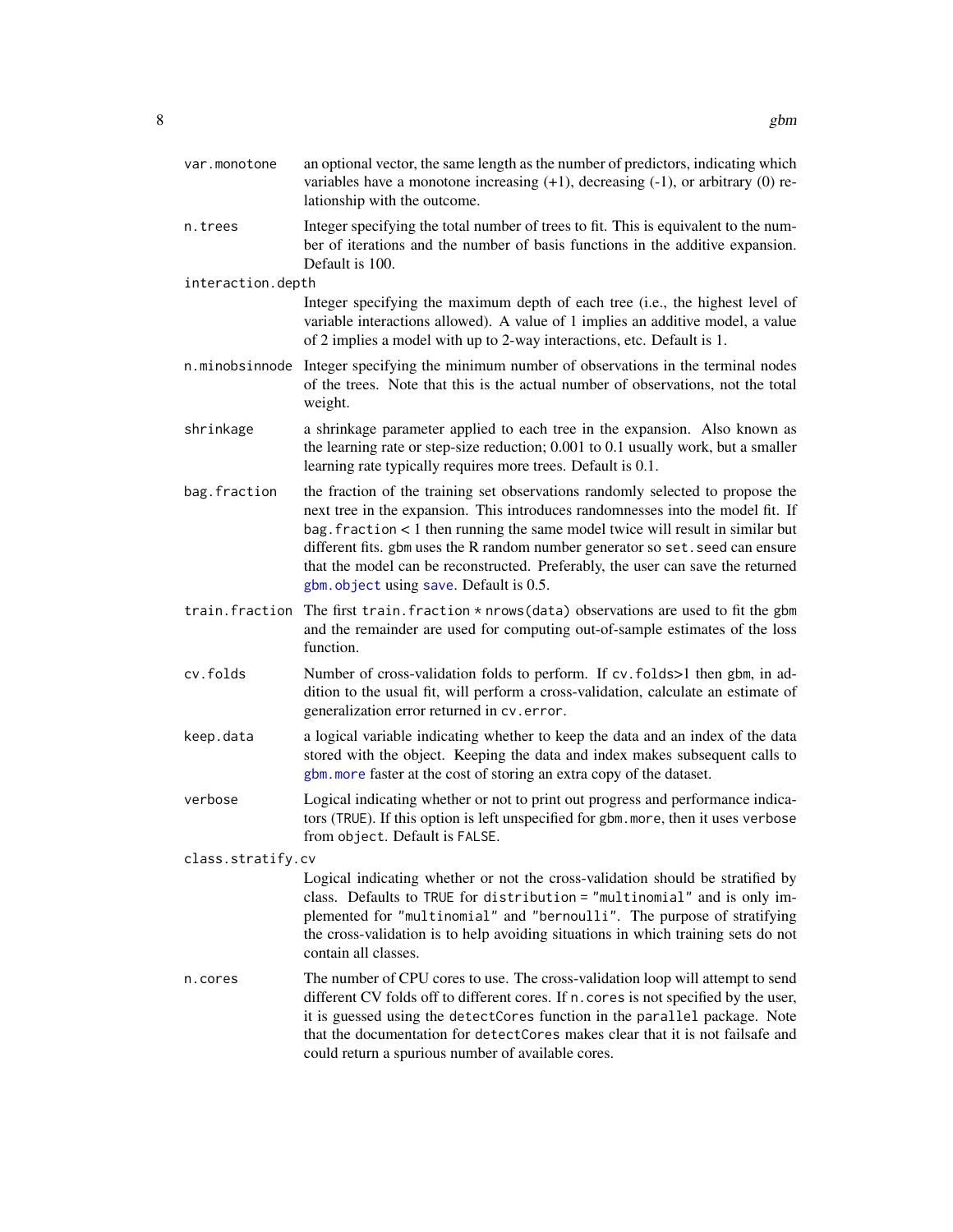#### Details

gbm.fit provides the link between R and the C++ gbm engine. gbm is a front-end to gbm.fit that uses the familiar R modeling formulas. However, [model.frame](#page-0-0) is very slow if there are many predictor variables. For power-users with many variables use gbm.fit. For general practice gbm is preferable.

This package implements the generalized boosted modeling framework. Boosting is the process of iteratively adding basis functions in a greedy fashion so that each additional basis function further reduces the selected loss function. This implementation closely follows Friedman's Gradient Boosting Machine (Friedman, 2001).

In addition to many of the features documented in the Gradient Boosting Machine, gbm offers additional features including the out-of-bag estimator for the optimal number of iterations, the ability to store and manipulate the resulting gbm object, and a variety of other loss functions that had not previously had associated boosting algorithms, including the Cox partial likelihood for censored data, the poisson likelihood for count outcomes, and a gradient boosting implementation to minimize the AdaBoost exponential loss function.

#### Value

A [gbm.object](#page-17-1) object.

#### Author(s)

Greg Ridgeway <gregridgeway@gmail.com>

Quantile regression code developed by Brian Kriegler <br/>bk@stat.ucla.edu>

t-distribution, and multinomial code developed by Harry Southworth and Daniel Edwards

Pairwise code developed by Stefan Schroedl <schroedl@a9.com>

#### References

Y. Freund and R.E. Schapire (1997) "A decision-theoretic generalization of on-line learning and an application to boosting," *Journal of Computer and System Sciences,* 55(1):119-139.

G. Ridgeway (1999). "The state of boosting," *Computing Science and Statistics* 31:172-181.

J.H. Friedman, T. Hastie, R. Tibshirani (2000). "Additive Logistic Regression: a Statistical View of Boosting," *Annals of Statistics* 28(2):337-374.

J.H. Friedman (2001). "Greedy Function Approximation: A Gradient Boosting Machine," *Annals of Statistics* 29(5):1189-1232.

J.H. Friedman (2002). "Stochastic Gradient Boosting," *Computational Statistics and Data Analysis* 38(4):367-378.

B. Kriegler (2007). Cost-Sensitive Stochastic Gradient Boosting Within a Quantitative Regression Framework. Ph.D. Dissertation. University of California at Los Angeles, Los Angeles, CA, USA. Advisor(s) Richard A. Berk. urlhttps://dl.acm.org/citation.cfm?id=1354603.

C. Burges (2010). "From RankNet to LambdaRank to LambdaMART: An Overview," Microsoft Research Technical Report MSR-TR-2010-82.

#### <span id="page-8-0"></span> $g$ bm  $g$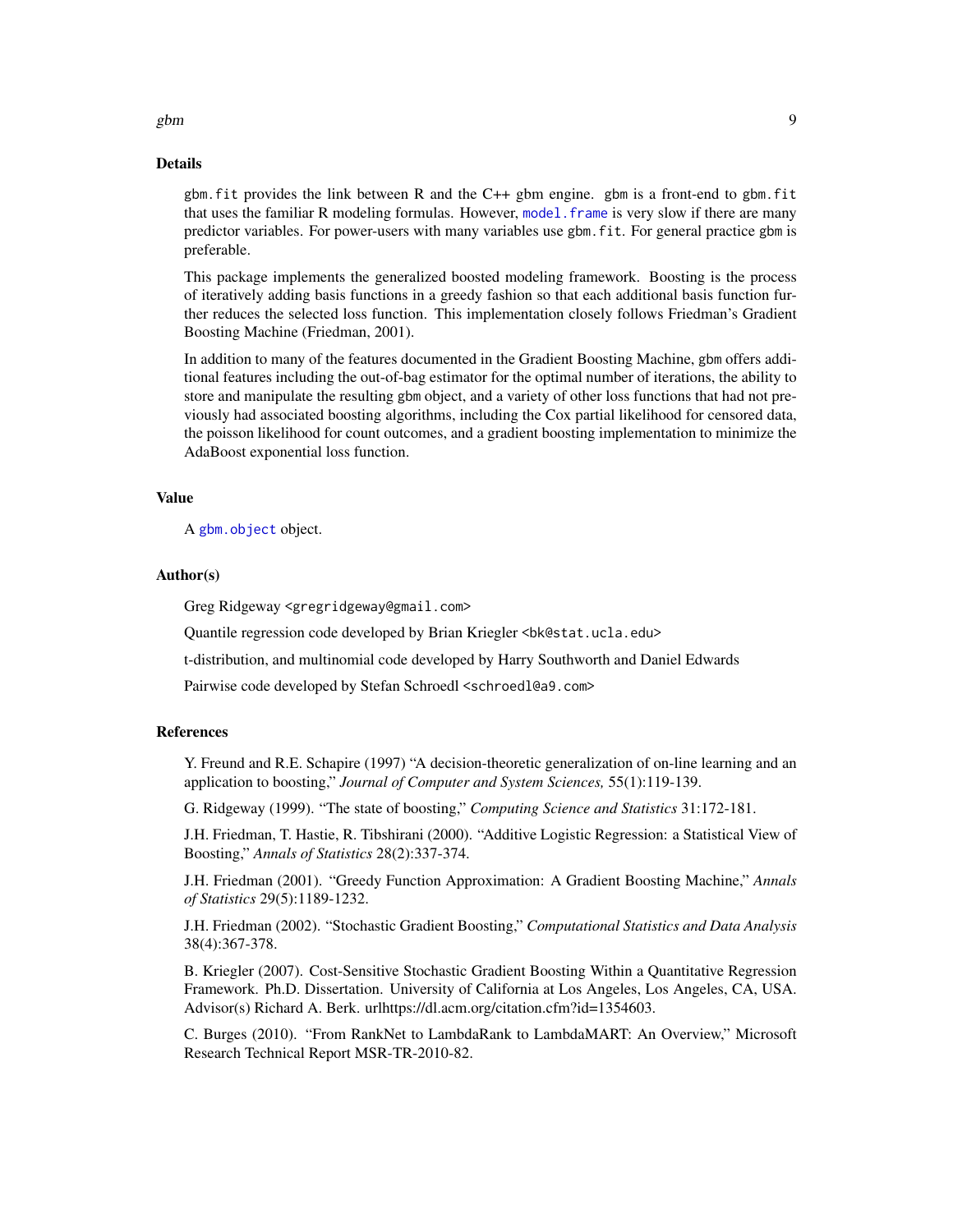#### <span id="page-9-0"></span>See Also

[gbm.object](#page-17-1), [gbm.perf](#page-18-1), [plot.gbm](#page-26-1), [predict.gbm](#page-28-1), [summary.gbm](#page-34-1), and [pretty.gbm.tree](#page-29-1).

# Examples

```
#
# A least squares regression example
#
# Simulate data
set.seed(101) # for reproducibility
N < - 1000X1 \leftarrow runif(N)X2 \leftarrow 2 * runif(N)X3 <- ordered(sample(letters[1:4], N, replace = TRUE), levels = letters[4:1])
X4 \leftarrow factor(sample(letters[1:6], N, replace = TRUE))
X5 <- factor(sample(letters[1:3], N, replace = TRUE))
X6 \leftarrow 3 * runif(N)mu \leftarrow c(-1, 0, 1, 2)[as.numeric(X3)]SNR <- 10 # signal-to-noise ratio
Y <- X1 ^ 1.5 + 2 * (X2 ^ 0.5) + mu
sigma <- sqrt(var(Y) / SNR)
Y \leftarrow Y + \text{norm}(N, \theta, \text{sigma})X1[sample(1:N,size=500)] <- NA # introduce some missing values
X4[sample(1:N,size=300)] <- NA # introduce some missing values
data <- data.frame(Y, X1, X2, X3, X4, X5, X6)
# Fit a GBM
set.seed(102) # for reproducibility
gbm1 \leq gbm(Y \sim ., data = data, var.monotone = c(0, 0, 0, 0, 0, 0),distribution = "gaussian", n.trees = 100, shrinkage = 0.1,
            interaction.depth = 3, bag.fraction = 0.5, train.fraction = 0.5,
            n.minobsinnode = 10, cv.folds = 5, keep.data = TRUE,
            verbose = FALSE, n.cores = 1)
# Check performance using the out-of-bag (OOB) error; the OOB error typically
# underestimates the optimal number of iterations
best.iter \leq gbm.perf(gbm1, method = "00B")
print(best.iter)
# Check performance using the 50% heldout test set
best.iter <- gbm.perf(gbm1, method = "test")
print(best.iter)
# Check performance using 5-fold cross-validation
best.iter <- gbm.perf(gbm1, method = "cv")
print(best.iter)
# Plot relative influence of each variable
par(mfrow = c(1, 2))summary(gbm1, n.trees = 1) # using first tree
summary(gbm1, n.trees = best.iter) # using estimated best number of trees
```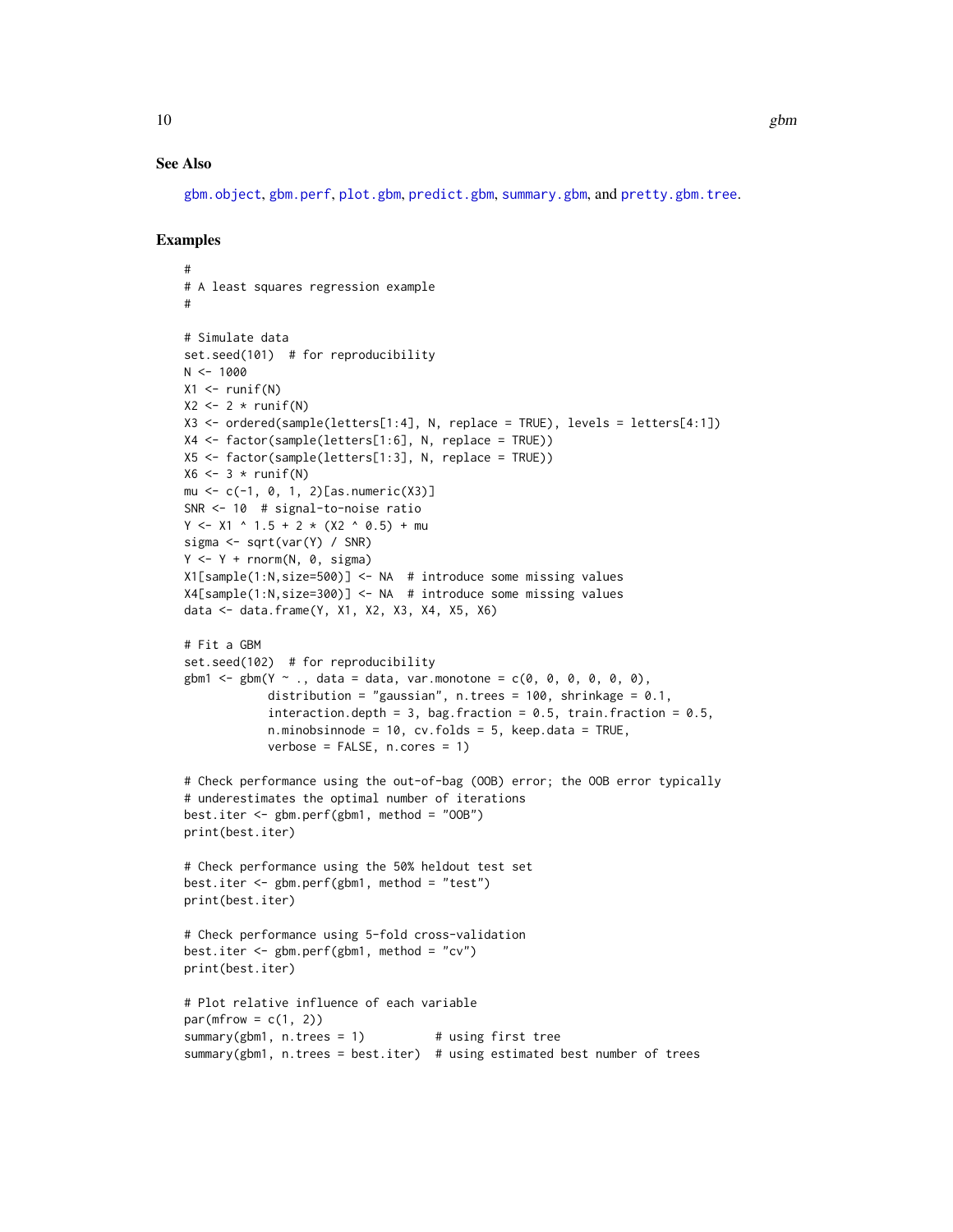#### <span id="page-10-0"></span>gbm.fit  $\qquad \qquad$  11

```
# Compactly print the first and last trees for curiosity
print(pretty.gbm.tree(gbm1, i.tree = 1))
print(pretty.gbm.tree(gbm1, i.tree = gbm1$n.trees))
# Simulate new data
set.seed(103) # for reproducibility
N < - 1000X1 <- runif(N)
X2 \leftarrow 2 * runif(N)X3 <- ordered(sample(letters[1:4], N, replace = TRUE))
X4 <- factor(sample(letters[1:6], N, replace = TRUE))
X5 <- factor(sample(letters[1:3], N, replace = TRUE))
X6 \leftarrow 3 * runif(N)mu \leq -c(-1, 0, 1, 2) [as.numeric(X3)]
Y \le -X1 ^ 1.5 + 2 * (X2 ^ 0.5) + mu + rnorm(N, 0, sigma)
data2 <- data.frame(Y, X1, X2, X3, X4, X5, X6)
# Predict on the new data using the "best" number of trees; by default,
# predictions will be on the link scale
Yhat <- predict(gbm1, newdata = data2, n.trees = best.iter, type = "link")
# least squares error
print(sum((data2$Y - Yhat)^2))
# Construct univariate partial dependence plots
plot(gbm1, i.var = 1, n.trees = best.iter)
plot(gbm1, i.var = 2, n.trees = best.iter)
plot(gbm1, i.var = "X3", n.trees = best.iter) # can use index or name
# Construct bivariate partial dependence plots
plot(gbm1, i.var = 1:2, n.trees = best.iter)
plot(gbm1, i-var = c("X2", "X3"), n.trees = best.iter)plot(gbm1, i.var = 3:4, n.trees = best.iter)
# Construct trivariate partial dependence plots
plot(gbm1, i-var = c(1, 2, 6), n.trees = best.iter,continuous.resolution = 20)
plot(gbm1, i.var = 1:3, n.trees = best.iter)
plot(gbm1, i.var = 2:4, n.trees = best.iter)plot(gbm1, i.var = 3:5, n.trees = best.iter)
# Add more (i.e., 100) boosting iterations to the ensemble
gbm2 <- gbm.more(gbm1, n.new.trees = 100, verbose = FALSE)
```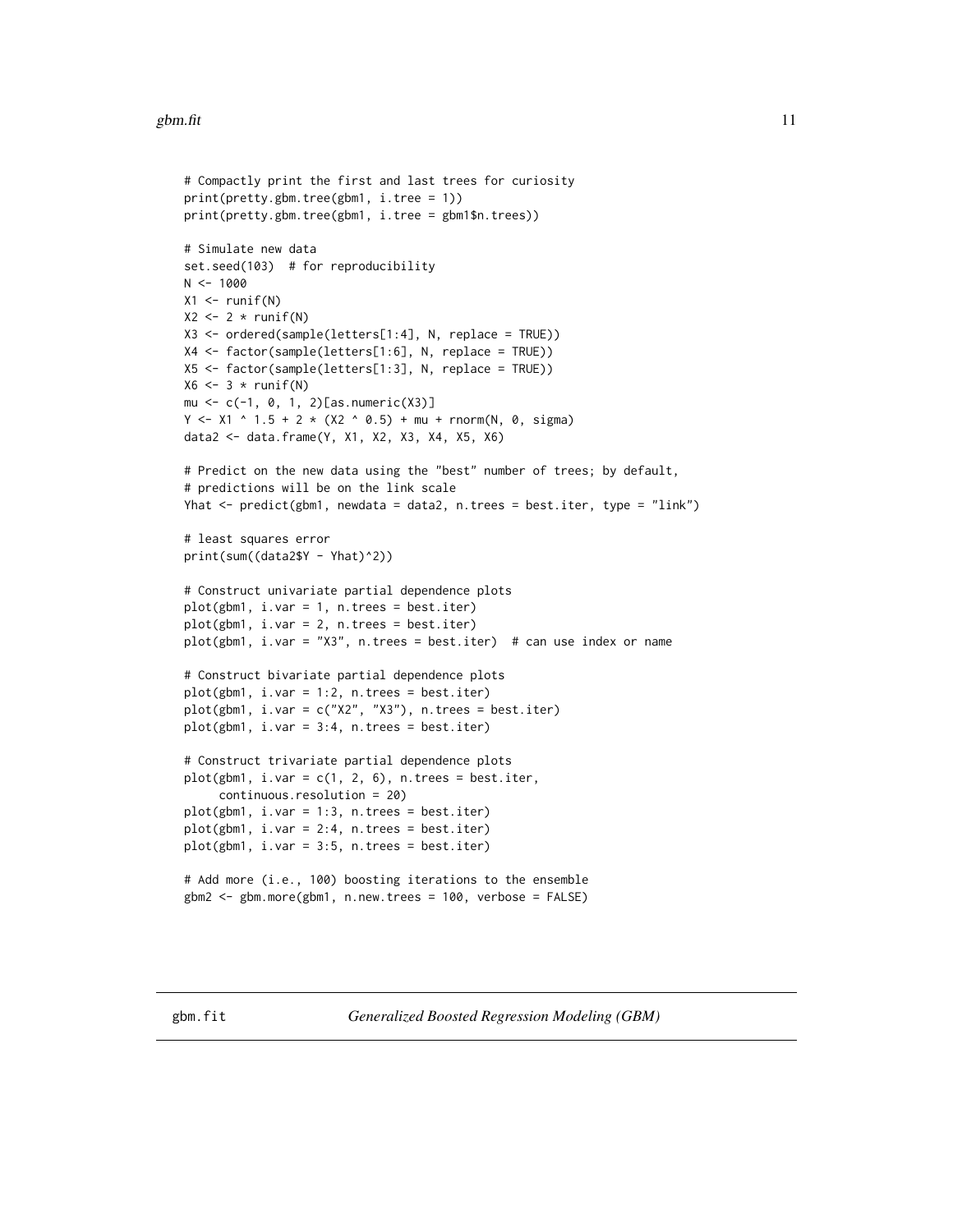# <span id="page-11-0"></span>Description

Workhorse function providing the link between R and the C++ gbm engine. gbm is a front-end to gbm.fit that uses the familiar R modeling formulas. However, [model.frame](#page-0-0) is very slow if there are many predictor variables. For power-users with many variables use gbm.fit. For general practice gbm is preferable.

# Usage

```
gbm.fit(
 x,
 y,
 offset = NULL,
 misc = NULL,
 distribution = "bernoulli",
 w = NULL,
  var.monotone = NULL,
 n.trees = 100,
  interaction.depth = 1,
 n.minobsinnode = 10,
  shrinkage = 0.001,
 bag.fraction = 0.5,
  nTrain = NULL,train.fraction = NULL,
  keep.data = TRUE,verbose = TRUE,
 var.names = NULL,
  response.name = "y",
  group = NULL
)
```
#### Arguments

| x            | A data frame or matrix containing the predictor variables. The number of rows<br>in x must be the same as the length of y.                                                                                                                                                                                                                                                                                                                                          |
|--------------|---------------------------------------------------------------------------------------------------------------------------------------------------------------------------------------------------------------------------------------------------------------------------------------------------------------------------------------------------------------------------------------------------------------------------------------------------------------------|
| ٧            | A vector of outcomes. The number of rows in x must be the same as the length<br>of $v$ .                                                                                                                                                                                                                                                                                                                                                                            |
| offset       | A vector of offset values.                                                                                                                                                                                                                                                                                                                                                                                                                                          |
| misc         | An R object that is simply passed on to the gbm engine. It can be used for<br>additional data for the specific distribution. Currently it is only used for passing<br>the censoring indicator for the Cox proportional hazards model.                                                                                                                                                                                                                               |
| distribution | Either a character string specifying the name of the distribution to use or a list<br>with a component name specifying the distribution and any additional param-<br>eters needed. If not specified, gbm will try to guess: if the response has only<br>2 unique values, bernoulli is assumed; otherwise, if the response is a factor,<br>multinomial is assumed; otherwise, if the response has class "Surv", coxph is<br>assumed; otherwise, gaussian is assumed. |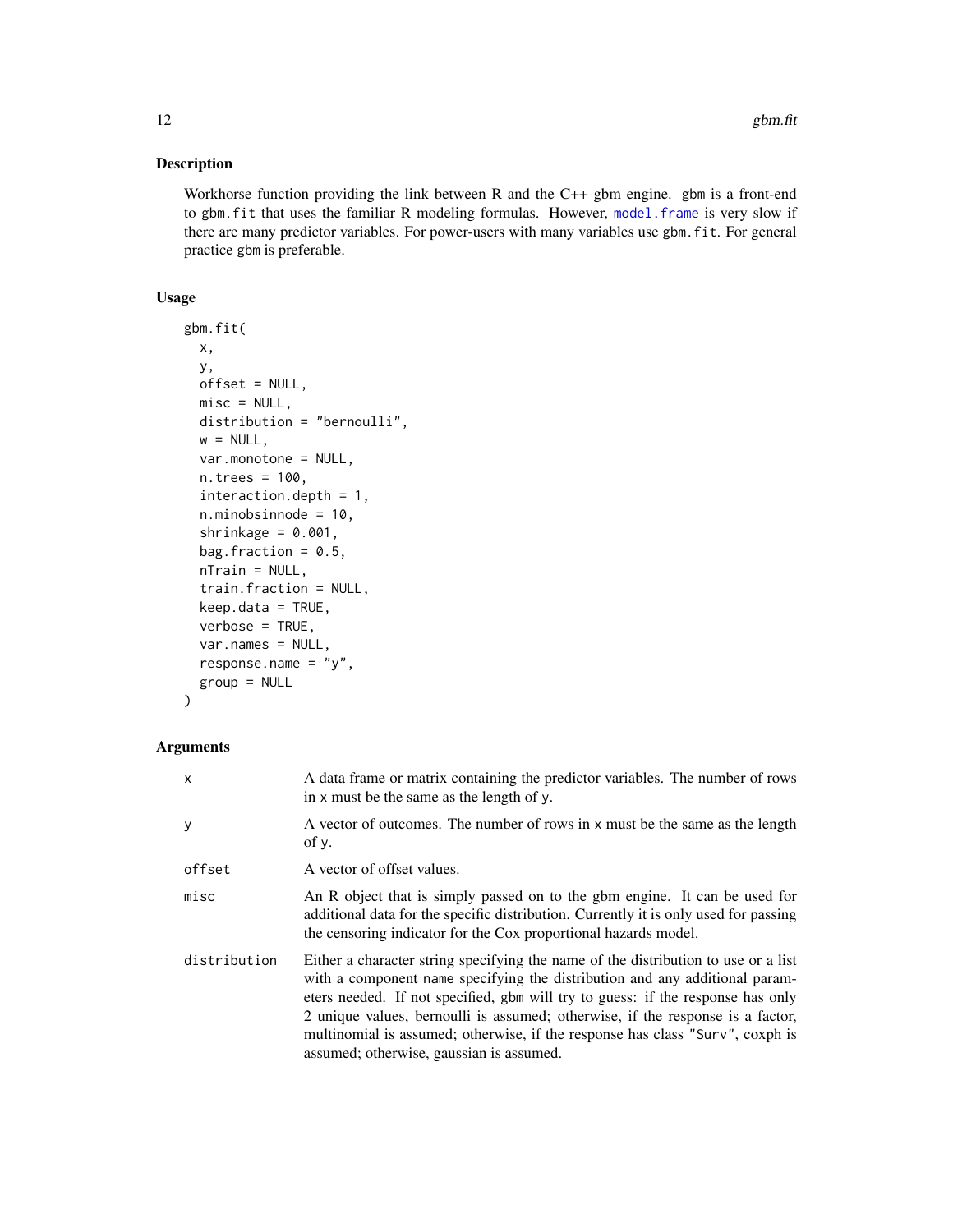Currently available options are "gaussian" (squared error), "laplace" (absolute loss), "tdist" (t-distribution loss), "bernoulli" (logistic regression for 0-1 outcomes), "huberized" (huberized hinge loss for 0-1 outcomes), classes), "adaboost" (the AdaBoost exponential loss for 0-1 outcomes), "poisson" (count outcomes), "coxph" (right censored observations), "quantile", or "pairwise" (ranking measure using the LambdaMart algorithm).

If quantile regression is specified, distribution must be a list of the form list(name = "quantile", alpha =  $0.25$ ) where alpha is the quantile to estimate. The current version's quantile regression method does not handle nonconstant weights and will stop.

If "tdist" is specified, the default degrees of freedom is 4 and this can be controlled by specifying distribution =  $list(name = "tdist", df = DF)$  where DF is your chosen degrees of freedom.

If "pairwise" regression is specified, distribution must be a list of the form list(name="pairwise",group=...,metric=...,max.rank=...) (metric and max.rank are optional, see below). group is a character vector with the column names of data that jointly indicate the group an instance belongs to (typically a query in Information Retrieval applications). For training, only pairs of instances from the same group and with different target labels can be considered. metric is the IR measure to use, one of

- list("conc") Fraction of concordant pairs; for binary labels, this is equivalent to the Area under the ROC Curve
- : Fraction of concordant pairs; for binary labels, this is equivalent to the Area under the ROC Curve

list("mrr") Mean reciprocal rank of the highest-ranked positive instance

: Mean reciprocal rank of the highest-ranked positive instance

- list("map") Mean average precision, a generalization of mrr to multiple positive instances
- : Mean average precision, a generalization of mrr to multiple positive instances
- list("ndcg:") Normalized discounted cumulative gain. The score is the weighted sum (DCG) of the user-supplied target values, weighted by log(rank+1), and normalized to the maximum achievable value. This is the default if the user did not specify a metric.

ndcg and conc allow arbitrary target values, while binary targets 0,1 are expected for map and mrr. For ndcg and mrr, a cut-off can be chosen using a positive integer parameter max.rank. If left unspecified, all ranks are taken into account.

Note that splitting of instances into training and validation sets follows group boundaries and therefore only approximates the specified train. fraction ratio (the same applies to cross-validation folds). Internally, queries are randomly shuffled before training, to avoid bias.

Weights can be used in conjunction with pairwise metrics, however it is assumed that they are constant for instances from the same group.

For details and background on the algorithm, see e.g. Burges (2010).

w A vector of weights of the same length as the y.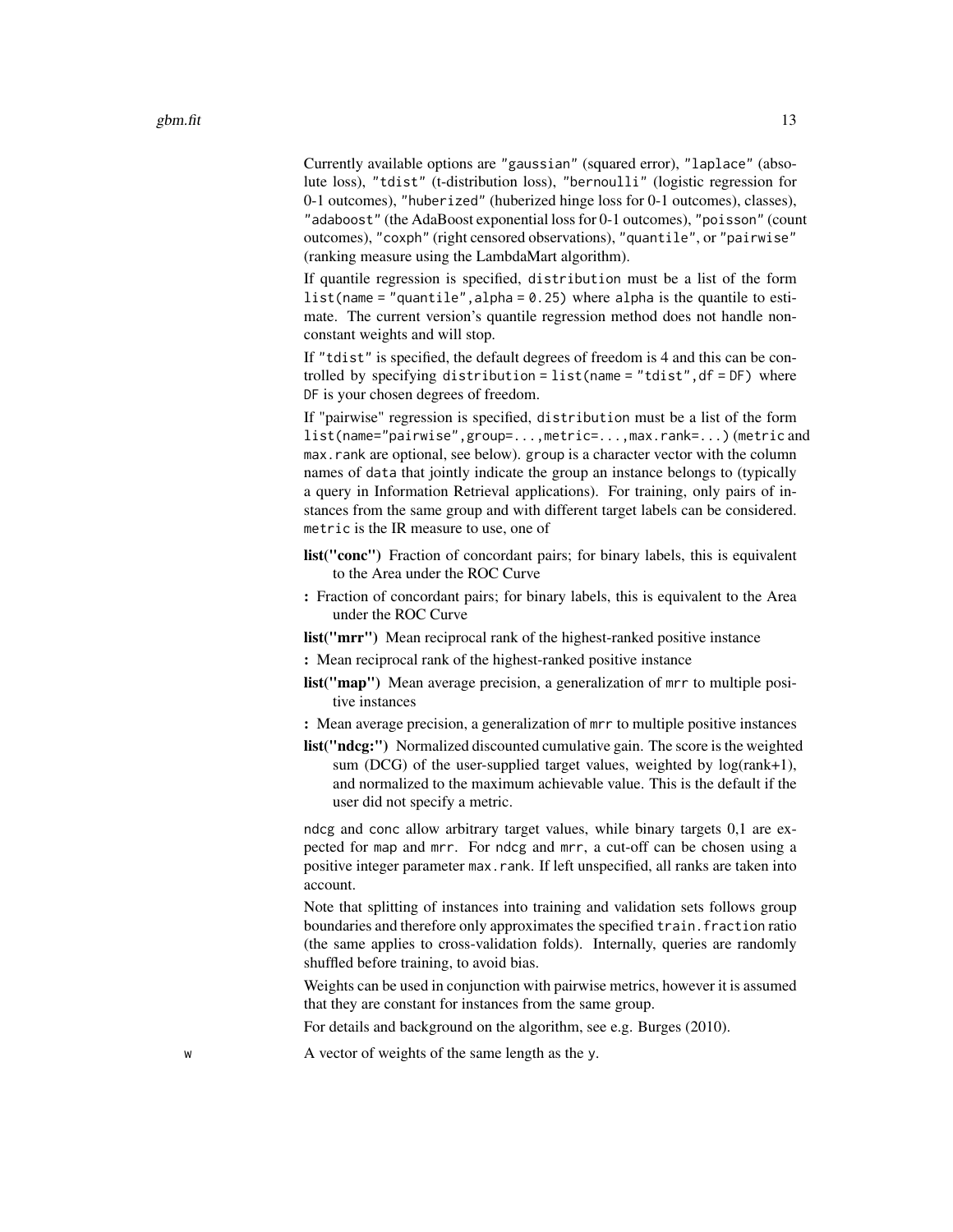<span id="page-13-0"></span>

| var.monotone      | an optional vector, the same length as the number of predictors, indicating which<br>variables have a monotone increasing $(+1)$ , decreasing $(-1)$ , or arbitrary $(0)$ re-<br>lationship with the outcome.                                                                                                                                                                                                                                                       |
|-------------------|---------------------------------------------------------------------------------------------------------------------------------------------------------------------------------------------------------------------------------------------------------------------------------------------------------------------------------------------------------------------------------------------------------------------------------------------------------------------|
| n.trees           | the total number of trees to fit. This is equivalent to the number of iterations and<br>the number of basis functions in the additive expansion.                                                                                                                                                                                                                                                                                                                    |
| interaction.depth |                                                                                                                                                                                                                                                                                                                                                                                                                                                                     |
|                   | The maximum depth of variable interactions. A value of 1 implies an additive<br>model, a value of 2 implies a model with up to 2-way interactions, etc. Default<br>is 1.                                                                                                                                                                                                                                                                                            |
| n.minobsinnode    | Integer specifying the minimum number of observations in the trees terminal<br>nodes. Note that this is the actual number of observations not the total weight.                                                                                                                                                                                                                                                                                                     |
| shrinkage         | The shrinkage parameter applied to each tree in the expansion. Also known as<br>the learning rate or step-size reduction; 0.001 to 0.1 usually work, but a smaller<br>learning rate typically requires more trees. Default is 0.1.                                                                                                                                                                                                                                  |
| bag.fraction      | The fraction of the training set observations randomly selected to propose the<br>next tree in the expansion. This introduces randomnesses into the model fit. If<br>bag. fraction < 1 then running the same model twice will result in similar but<br>different fits. gbm uses the R random number generator so set. seed can ensure<br>that the model can be reconstructed. Preferably, the user can save the returned<br>gbm. object using save. Default is 0.5. |
| nTrain            | An integer representing the number of cases on which to train. This is the<br>preferred way of specification for gbm.fit; The option train.fraction in<br>gbm. fit is deprecated and only maintained for backward compatibility. These<br>two parameters are mutually exclusive. If both are unspecified, all data is used<br>for training.                                                                                                                         |
| train.fraction    | The first train. fraction $*$ nrows (data) observations are used to fit the gbm<br>and the remainder are used for computing out-of-sample estimates of the loss<br>function.                                                                                                                                                                                                                                                                                        |
| keep.data         | Logical indicating whether or not to keep the data and an index of the data stored<br>with the object. Keeping the data and index makes subsequent calls to gbm. more<br>faster at the cost of storing an extra copy of the dataset.                                                                                                                                                                                                                                |
| verbose           | Logical indicating whether or not to print out progress and performance indica-<br>tors (TRUE). If this option is left unspecified for gbm. more, then it uses verbose<br>from object. Default is FALSE.                                                                                                                                                                                                                                                            |
| var.names         | Vector of strings of length equal to the number of columns of x containing the<br>names of the predictor variables.                                                                                                                                                                                                                                                                                                                                                 |
| response.name     | Character string label for the response variable.                                                                                                                                                                                                                                                                                                                                                                                                                   |
| group             | The group to use when distribution = "pairwise".                                                                                                                                                                                                                                                                                                                                                                                                                    |

# Details

This package implements the generalized boosted modeling framework. Boosting is the process of iteratively adding basis functions in a greedy fashion so that each additional basis function further reduces the selected loss function. This implementation closely follows Friedman's Gradient Boosting Machine (Friedman, 2001).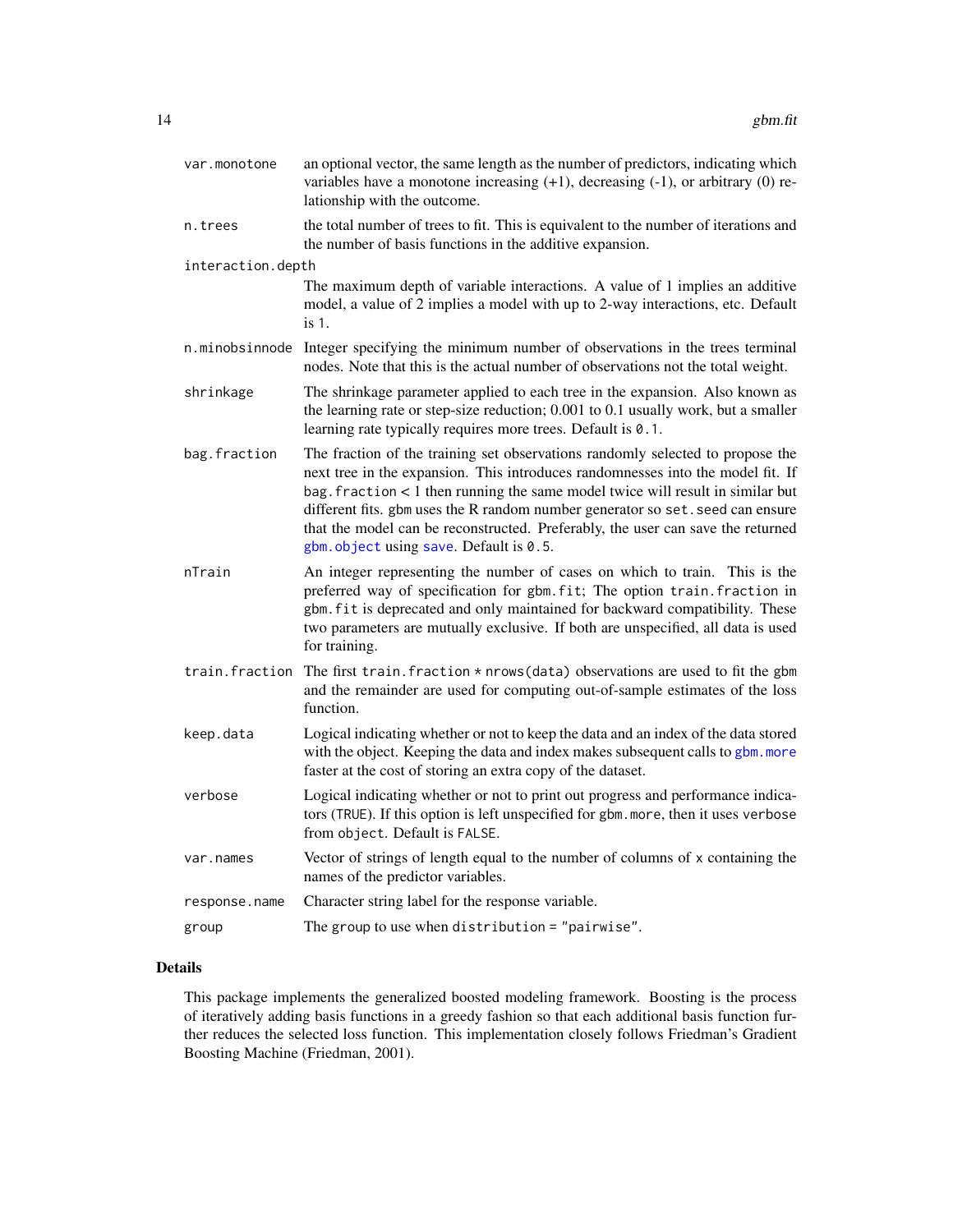#### <span id="page-14-0"></span>gbm.fit  $15$

In addition to many of the features documented in the Gradient Boosting Machine, gbm offers additional features including the out-of-bag estimator for the optimal number of iterations, the ability to store and manipulate the resulting gbm object, and a variety of other loss functions that had not previously had associated boosting algorithms, including the Cox partial likelihood for censored data, the poisson likelihood for count outcomes, and a gradient boosting implementation to minimize the AdaBoost exponential loss function.

# Value

A [gbm.object](#page-17-1) object.

#### Author(s)

Greg Ridgeway <gregridgeway@gmail.com>

Quantile regression code developed by Brian Kriegler <br/>bk@stat.ucla.edu>

t-distribution, and multinomial code developed by Harry Southworth and Daniel Edwards

Pairwise code developed by Stefan Schroedl <schroedl@a9.com>

### References

Y. Freund and R.E. Schapire (1997) "A decision-theoretic generalization of on-line learning and an application to boosting," *Journal of Computer and System Sciences,* 55(1):119-139.

G. Ridgeway (1999). "The state of boosting," *Computing Science and Statistics* 31:172-181.

J.H. Friedman, T. Hastie, R. Tibshirani (2000). "Additive Logistic Regression: a Statistical View of Boosting," *Annals of Statistics* 28(2):337-374.

J.H. Friedman (2001). "Greedy Function Approximation: A Gradient Boosting Machine," *Annals of Statistics* 29(5):1189-1232.

J.H. Friedman (2002). "Stochastic Gradient Boosting," *Computational Statistics and Data Analysis* 38(4):367-378.

B. Kriegler (2007). Cost-Sensitive Stochastic Gradient Boosting Within a Quantitative Regression Framework. Ph.D. Dissertation. University of California at Los Angeles, Los Angeles, CA, USA. Advisor(s) Richard A. Berk. urlhttps://dl.acm.org/citation.cfm?id=1354603.

C. Burges (2010). "From RankNet to LambdaRank to LambdaMART: An Overview," Microsoft Research Technical Report MSR-TR-2010-82.

# See Also

[gbm.object](#page-17-1), [gbm.perf](#page-18-1), [plot.gbm](#page-26-1), [predict.gbm](#page-28-1), [summary.gbm](#page-34-1), and [pretty.gbm.tree](#page-29-1).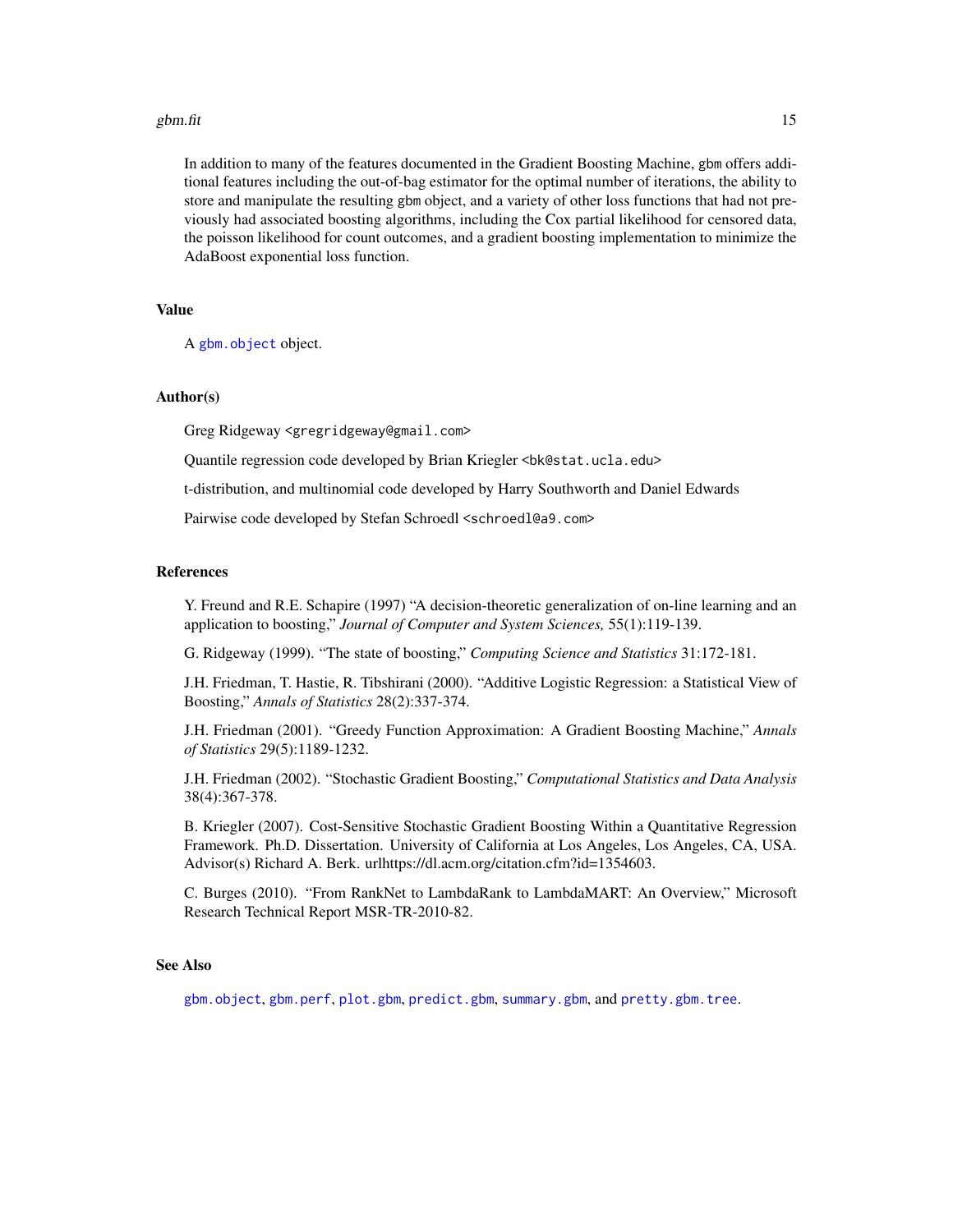<span id="page-15-1"></span><span id="page-15-0"></span>

# Description

Adds additional trees to a [gbm.object](#page-17-1) object.

# Usage

```
gbm.more(
 object,
 n.new.trees = 100,
 data = NULL,
 weights = NULL,
 offset = NULL,
  verbose = NULL
)
```
# Arguments

| object      | A gbm, object object created from an initial call to gbm.                                                                                                                                                                                                                                                                                                                                                                                                |
|-------------|----------------------------------------------------------------------------------------------------------------------------------------------------------------------------------------------------------------------------------------------------------------------------------------------------------------------------------------------------------------------------------------------------------------------------------------------------------|
| n.new.trees | Integer specifying the number of additional trees to add to object. Default is<br>100.                                                                                                                                                                                                                                                                                                                                                                   |
| data        | An optional data frame containing the variables in the model. By default the<br>variables are taken from environment (formula), typically the environment<br>from which gbm is called. If keep.data=TRUE in the initial call to gbm then<br>gbm stores a copy with the object. If keep data=FALSE then subsequent calls to<br>gbm, more must resupply the same dataset. It becomes the user's responsibility<br>to resupply the same data at this point. |
| weights     | An optional vector of weights to be used in the fitting process. Must be positive<br>but do not need to be normalized. If keep data=FALSE in the initial call to gbm<br>then it is the user's responsibility to resupply the weights to gbm. more.                                                                                                                                                                                                       |
| offset      | A vector of offset values.                                                                                                                                                                                                                                                                                                                                                                                                                               |
| verbose     | Logical indicating whether or not to print out progress and performance indica-<br>tors (TRUE). If this option is left unspecified for gbm. more, then it uses verbose<br>from object. Default is FALSE.                                                                                                                                                                                                                                                 |

# Value

A [gbm.object](#page-17-1) object.

# Examples

# # A least squares regression example #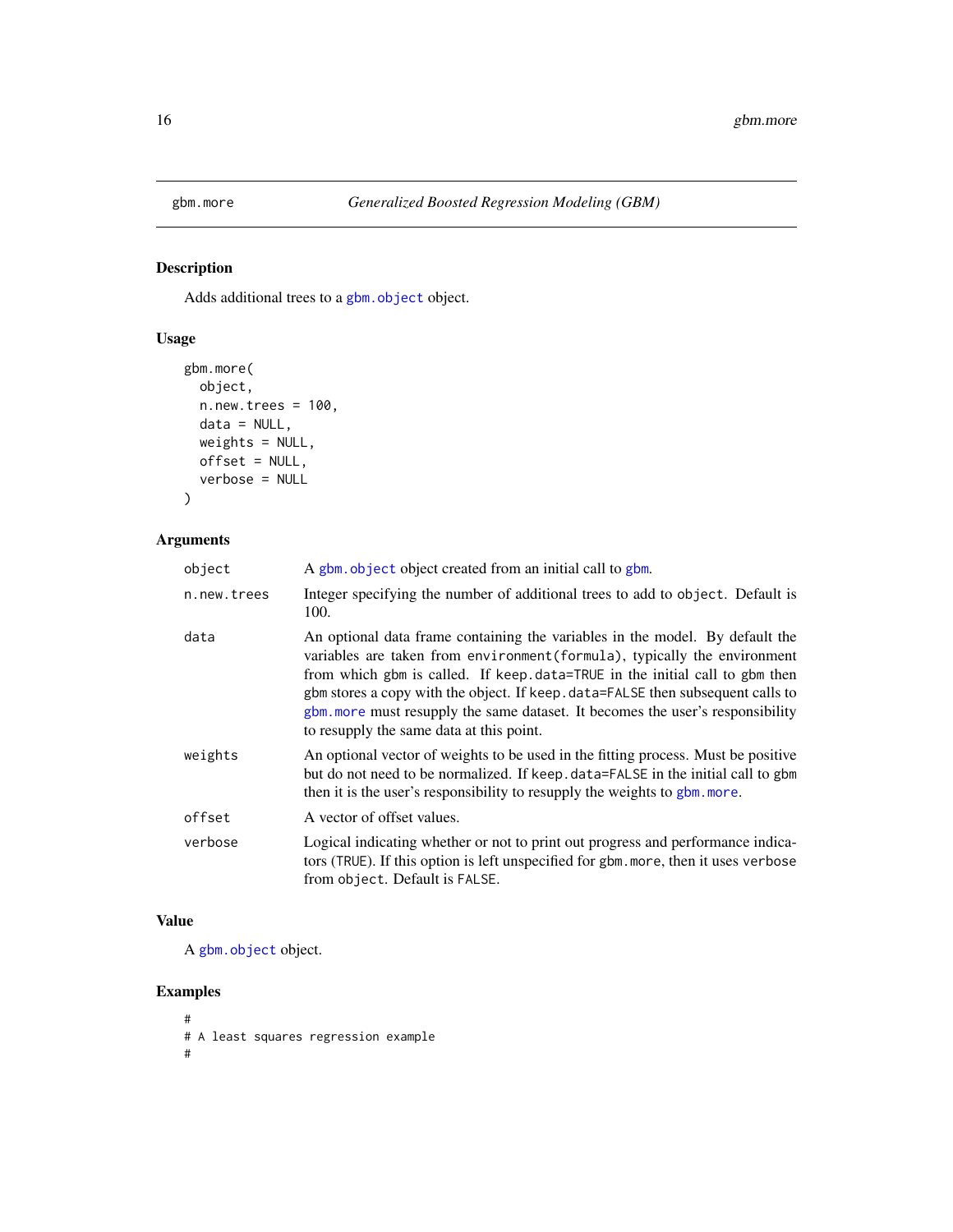#### gbm.more and the state of the state of the state of the state of the state of the state of the state of the state of the state of the state of the state of the state of the state of the state of the state of the state of t

```
# Simulate data
set.seed(101) # for reproducibility
N < - 1000X1 \leftarrow runif(N)X2 \leftarrow 2 * runif(N)X3 <- ordered(sample(letters[1:4], N, replace = TRUE), levels = letters[4:1])
X4 <- factor(sample(letters[1:6], N, replace = TRUE))
X5 <- factor(sample(letters[1:3], N, replace = TRUE))
X6 \leftarrow 3 * runif(N)mu \leftarrow c(-1, 0, 1, 2)[as.numeric(X3)]SNR <- 10 # signal-to-noise ratio
Y <- X1 ^ 1.5 + 2 * (X2 ^ 0.5) + mu
sigma <- sqrt(var(Y) / SNR)
Y \leftarrow Y + \text{norm}(N, 0, \text{sigma})X1[sample(1:N,size=500)] <- NA # introduce some missing values
X4[sample(1:N,size=300)] <- NA # introduce some missing values
data <- data.frame(Y, X1, X2, X3, X4, X5, X6)
# Fit a GBM
set.seed(102) # for reproducibility
gbm1 \leq -gbm(Y \sim ., data = data, var.monotone = c(0, 0, 0, 0, 0, 0),distribution = "gaussian", n.trees = 100, shrinkage = 0.1,
            interaction.depth = 3, bag.fraction = 0.5, train.fraction = 0.5,
            n.minobsinnode = 10, cv.folds = 5, keep.data = TRUE,
            verbose = FALSE, n.cores = 1)
# Check performance using the out-of-bag (OOB) error; the OOB error typically
# underestimates the optimal number of iterations
best.iter <- gbm.perf(gbm1, method = "OOB")
print(best.iter)
# Check performance using the 50% heldout test set
best.iter <- gbm.perf(gbm1, method = "test")
print(best.iter)
# Check performance using 5-fold cross-validation
best.iter <- gbm.perf(gbm1, method = "cv")
print(best.iter)
# Plot relative influence of each variable
par(mfrow = c(1, 2))summary(gbm1, n.trees = 1) # using first tree
summary(gbm1, n.trees = best.iter) # using estimated best number of trees
# Compactly print the first and last trees for curiosity
print(pretty.gbm.tree(gbm1, i.tree = 1))
print(pretty.gbm.tree(gbm1, i.tree = gbm1$n.trees))
# Simulate new data
set.seed(103) # for reproducibility
N < - 1000X1 \leftarrow runif(N)
```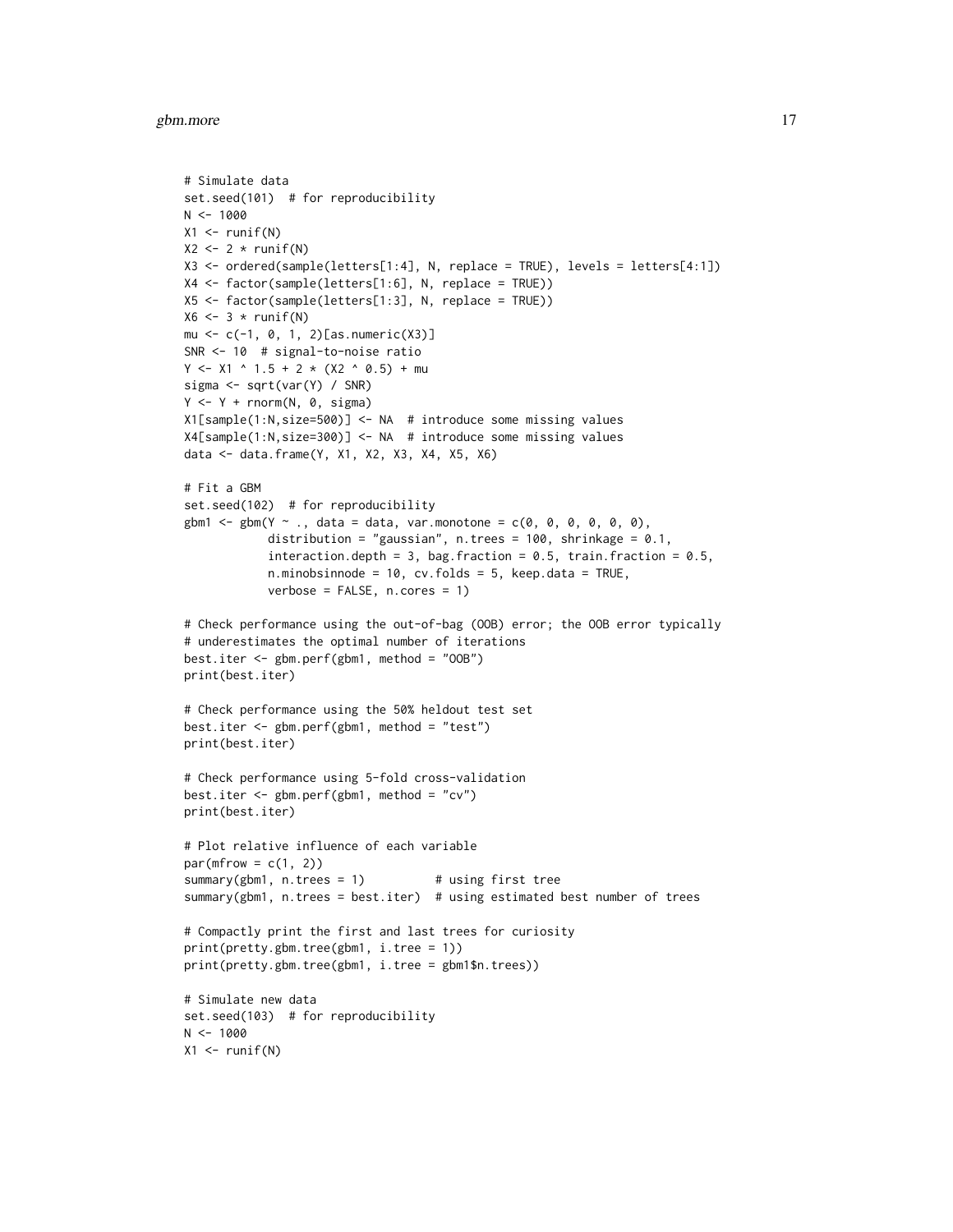```
X2 \leftarrow 2 * runif(N)X3 <- ordered(sample(letters[1:4], N, replace = TRUE))
X4 <- factor(sample(letters[1:6], N, replace = TRUE))
X5 <- factor(sample(letters[1:3], N, replace = TRUE))
X6 \leftarrow 3 * runif(N)mu \leftarrow c(-1, 0, 1, 2)[as.numeric(X3)]Y \le -X1 ^ 1.5 + 2 * (X2 ^ 0.5) + mu + rnorm(N, 0, sigma)
data2 <- data.frame(Y, X1, X2, X3, X4, X5, X6)
# Predict on the new data using the "best" number of trees; by default,
# predictions will be on the link scale
Yhat <- predict(gbm1, newdata = data2, n.trees = best.iter, type = "link")
# least squares error
print(sum((data2$Y - Yhat)^2))
# Construct univariate partial dependence plots
plot(gbm1, i.var = 1, n.trees = best.iter)
plot(gbm1, i.var = 2, n.trees = best.iter)
plot(gbm1, i-var = "X3", n.trees = best.iter) # can use index or name# Construct bivariate partial dependence plots
plot(gbm1, i.var = 1:2, n.trees = best.iter)
plot(gbm1, i.var = c("X2", "X3"), n.trees = best.iter)
plot(gbm1, i.var = 3:4, n.trees = best.iter)
# Construct trivariate partial dependence plots
plot(gbm1, i-var = c(1, 2, 6), n.trees = best.iter,continuous.resolution = 20)
plot(gbm1, i.var = 1:3, n.trees = best.iter)
plot(gbm1, i.var = 2:4, n.trees = best.iter)
plot(gbm1, i.var = 3:5, n.trees = best.iter)# Add more (i.e., 100) boosting iterations to the ensemble
gbm2 <- gbm.more(gbm1, n.new.trees = 100, verbose = FALSE)
```
<span id="page-17-1"></span>

gbm.object *Generalized Boosted Regression Model Object*

#### **Description**

These are objects representing fitted gbms.

#### Value

| initF       | The "intercept" term, the initial predicted value to which trees make adjustments.                                                                              |
|-------------|-----------------------------------------------------------------------------------------------------------------------------------------------------------------|
| fit         | A vector containing the fitted values on the scale of regression function (e.g.<br>log-odds scale for bernoulli, log scale for poisson).                        |
| train.error | A vector of length equal to the number of fitted trees containing the value of the<br>loss function for each boosting iteration evaluated on the training data. |

<span id="page-17-0"></span>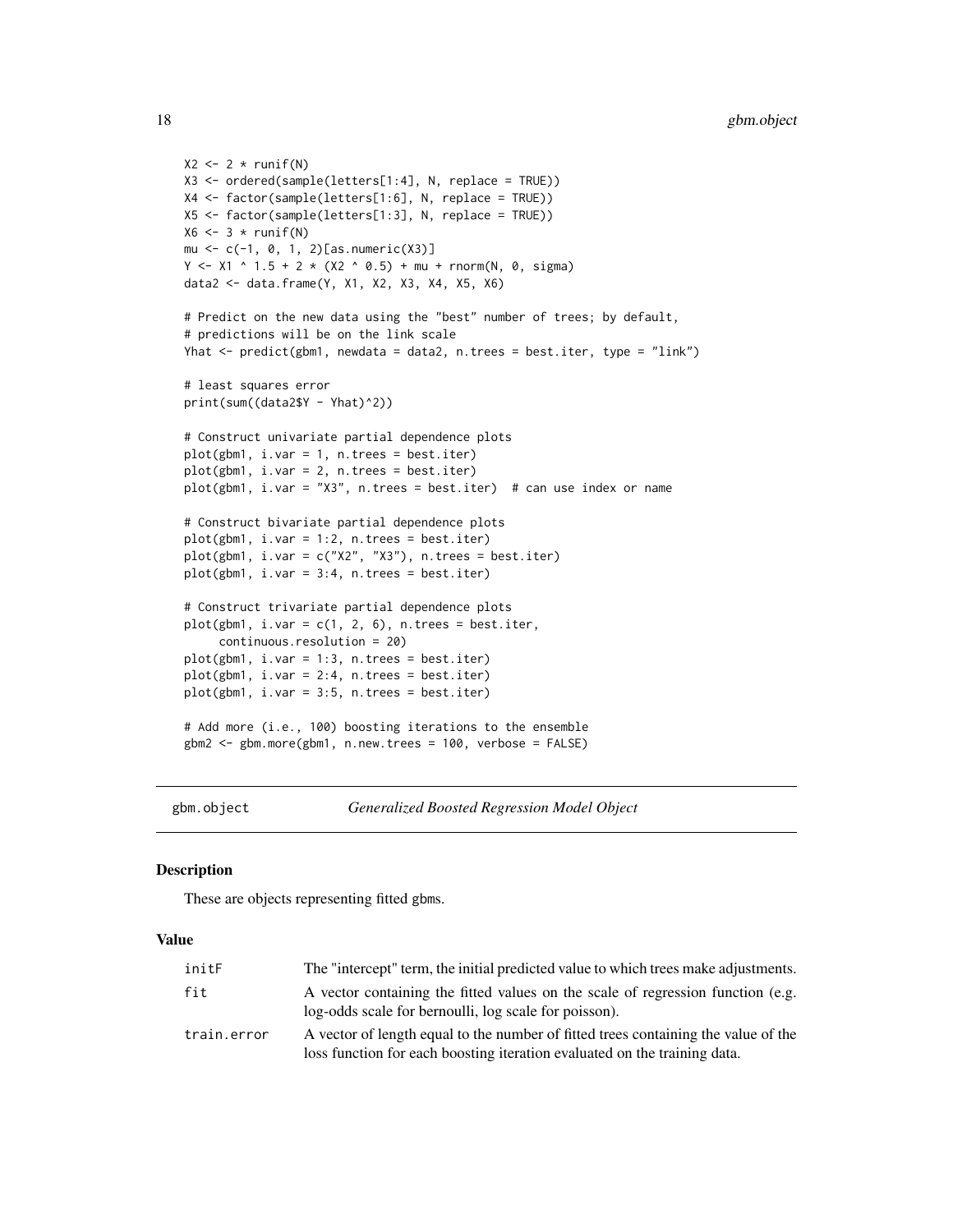#### <span id="page-18-0"></span>gbm.perf 19

| valid.error   | A vector of length equal to the number of fitted trees containing the value of the<br>loss function for each boosting iteration evaluated on the validation data.                                                                                                                                                                                                                                                                                              |
|---------------|----------------------------------------------------------------------------------------------------------------------------------------------------------------------------------------------------------------------------------------------------------------------------------------------------------------------------------------------------------------------------------------------------------------------------------------------------------------|
| cv.error      | If $cv$ . folds $< 2$ this component is NULL. Otherwise, this component is a vector<br>of length equal to the number of fitted trees containing a cross-validated estimate<br>of the loss function for each boosting iteration.                                                                                                                                                                                                                                |
| oobag.improve | A vector of length equal to the number of fitted trees containing an out-of-bag<br>estimate of the marginal reduction in the expected value of the loss function.<br>The out-of-bag estimate uses only the training data and is useful for estimating<br>the optimal number of boosting iterations. See gbm. perf.                                                                                                                                             |
| trees         | A list containing the tree structures. The components are best viewed using<br>pretty.gbm.tree.                                                                                                                                                                                                                                                                                                                                                                |
| c.splits      | A list of all the categorical splits in the collection of trees. If the trees[[i]]<br>component of a gbm object describes a categorical split then the splitting value<br>will refer to a component of c. splits. That component of c. splits will be a<br>vector of length equal to the number of levels in the categorical split variable. -1<br>indicates left, +1 indicates right, and 0 indicates that the level was not present in<br>the training data. |
| cv.fitted     | If cross-validation was performed, the cross-validation predicted values on the<br>scale of the linear predictor. That is, the fitted values from the i-th CV-fold, for<br>the model having been trained on the data in all other folds.                                                                                                                                                                                                                       |

#### Structure

The following components must be included in a legitimate gbm object.

#### Author(s)

Greg Ridgeway <gregridgeway@gmail.com>

#### See Also

[gbm](#page-5-1)

<span id="page-18-1"></span>gbm.perf *GBM performance*

# Description

Estimates the optimal number of boosting iterations for a gbm object and optionally plots various performance measures

# Usage

gbm.perf(object, plot.it = TRUE, oobag.curve = FALSE, overlay = TRUE, method)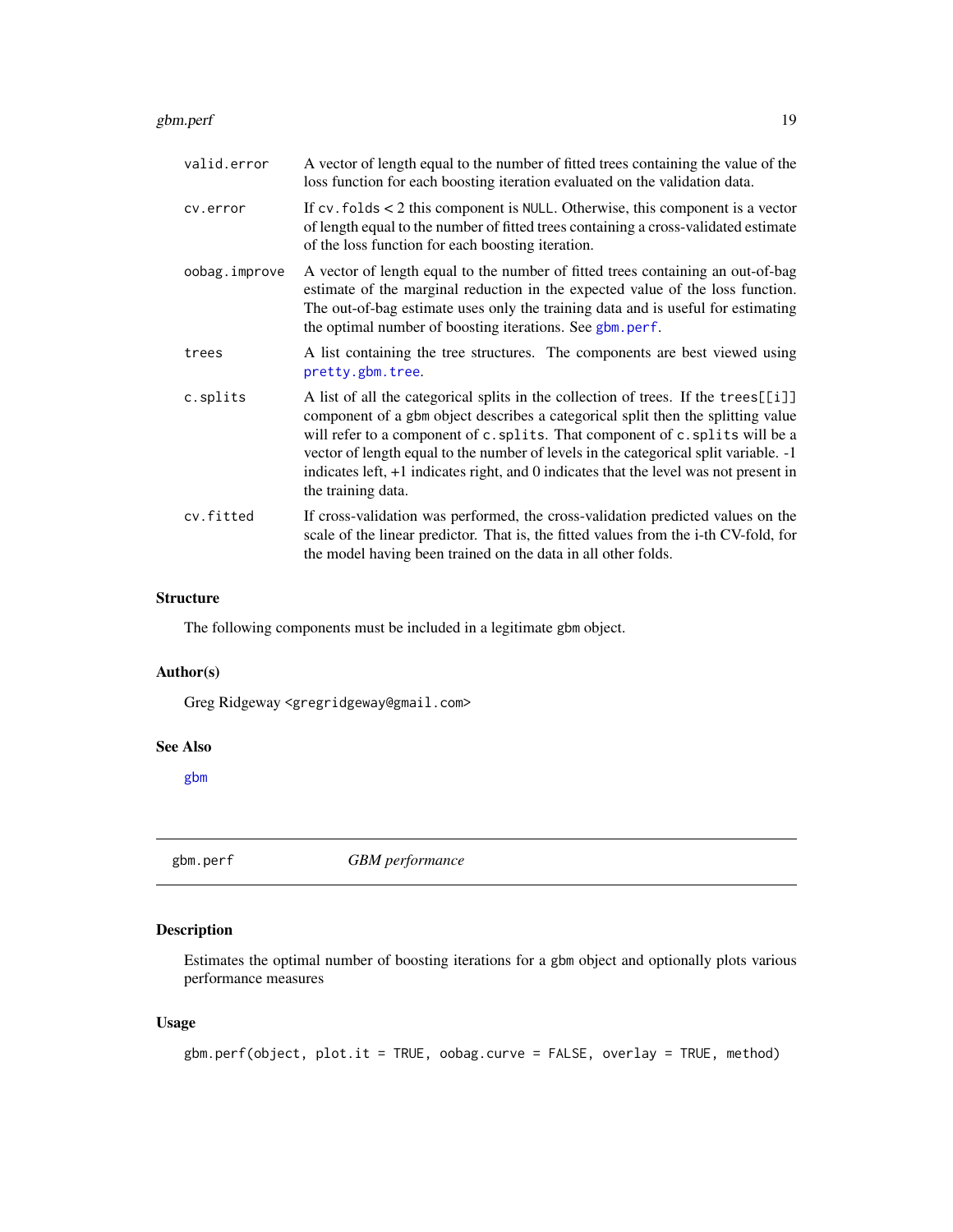# <span id="page-19-0"></span>Arguments

| object      | A gbm object created from an initial call to gbm.                                                                                                                                                                                                                                                                                                                                       |
|-------------|-----------------------------------------------------------------------------------------------------------------------------------------------------------------------------------------------------------------------------------------------------------------------------------------------------------------------------------------------------------------------------------------|
| plot.it     | An indicator of whether or not to plot the performance measures. Setting plot. it<br>= TRUE creates two plots. The first plot plots object \$train.error (in black)<br>and object \$valid. error (in red) versus the iteration number. The scale of the<br>error measurement, shown on the left vertical axis, depends on the distribution<br>argument used in the initial call to gbm. |
| oobag.curve | Indicates whether to plot the out-of-bag performance measures in a second plot.                                                                                                                                                                                                                                                                                                         |
| overlav     | If TRUE and oobag.curve=TRUE then a right y-axis is added to the training and<br>test error plot and the estimated cumulative improvement in the loss function is<br>plotted versus the iteration number.                                                                                                                                                                               |
| method      | Indicate the method used to estimate the optimal number of boosting iterations.<br>method = "00B" computes the out-of-bag estimate and method = "test" uses<br>the test (or validation) dataset to compute an out-of-sample estimate. method =<br>"cv" extracts the optimal number of iterations using cross-validation if gbm was<br>called with $cv$ . folds $> 1$ .                  |

#### Value

gbm.perf Returns the estimated optimal number of iterations. The method of computation depends on the method argument.

#### Author(s)

Greg Ridgeway <gregridgeway@gmail.com>

#### See Also

[gbm](#page-5-1), [gbm.object](#page-17-1)

gbm.roc.area *Compute Information Retrieval measures.*

#### Description

Functions to compute Information Retrieval measures for pairwise loss for a single group. The function returns the respective metric, or a negative value if it is undefined for the given group.

# Usage

```
gbm.roc.area(obs, pred)
```
gbm.conc(x)

 $ir-measure.conc(y.f, max.random = 0)$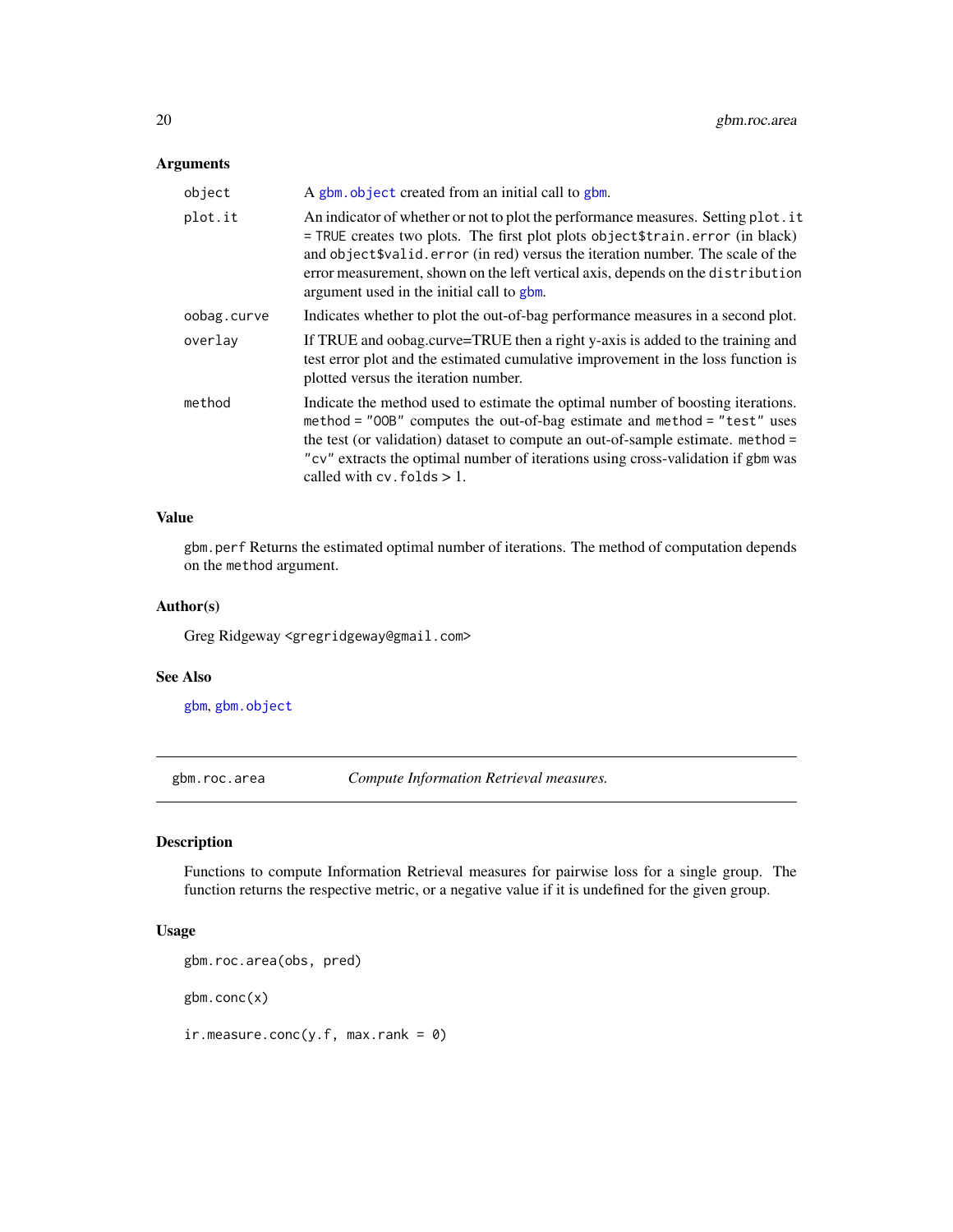```
ir. measure.auc(y.f, max.rank = 0)
ir.measure.mrr(y.f, max.rank)
ir.measure.map(y.f, max.rank = 0)
ir.measure.ndcg(y.f, max.rank)
perf.pairwise(y, f, group, metric = "ndcg", w = NULL, max.rank = 0)
```
# Arguments

| obs                           | Observed value.                              |  |
|-------------------------------|----------------------------------------------|--|
| pred                          | Predicted value.                             |  |
| $\mathsf{x}$                  | Numeric vector.                              |  |
| y, y.f, f, w, group, max.rank |                                              |  |
|                               | Used internally.                             |  |
| metric                        | What type of performance measure to compute. |  |

# Details

For simplicity, we have no special handling for ties; instead, we break ties randomly. This is slightly inaccurate for individual groups, but should have only a small effect on the overall measure.

gbm.conc computes the concordance index: Fraction of all pairs  $(i,j)$  with  $i \leq j$ ,  $x[i]$  !=  $x[j]$ , such that  $x[j] < x[i]$ 

If obs is binary, then gbm.roc.area(obs,pred) = gbm.conc(obs[order(-pred)]).

gbm.conc is more general as it allows non-binary targets, but is significantly slower.

# Value

The requested performance measure.

# Author(s)

Stefan Schroedl

#### References

C. Burges (2010). "From RankNet to LambdaRank to LambdaMART: An Overview", Microsoft Research Technical Report MSR-TR-2010-82.

#### See Also

[gbm](#page-5-1)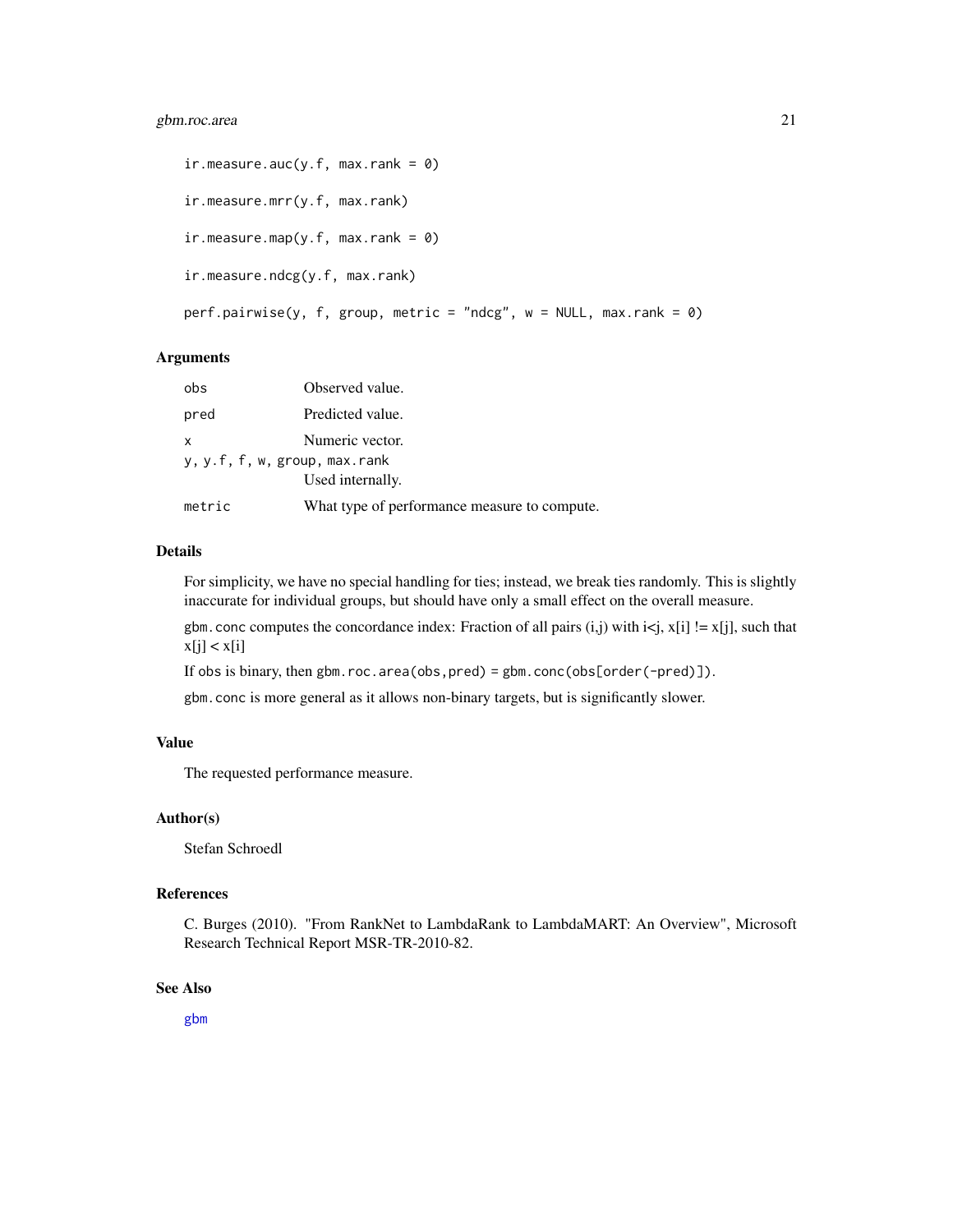<span id="page-21-0"></span>

## Description

Functions for cross-validating gbm. These functions are used internally and are not intended for end-user direct usage.

#### Usage

```
gbmCrossVal(
 cv.folds,
 nTrain,
 n.cores,
  class.stratify.cv,
  data,
  x,
  y,
  offset,
  distribution,
 w,
  var.monotone,
  n.trees,
  interaction.depth,
  n.minobsinnode,
  shrinkage,
  bag.fraction,
  var.names,
  response.name,
  group
)
gbmCrossValErr(cv.models, cv.folds, cv.group, nTrain, n.trees)
gbmCrossValPredictions(
 cv.models,
 cv.folds,
  cv.group,
 best.iter.cv,
  distribution,
 data,
 y
\mathcal{L}gbmCrossValModelBuild(
  cv.folds,
  cv.group,
```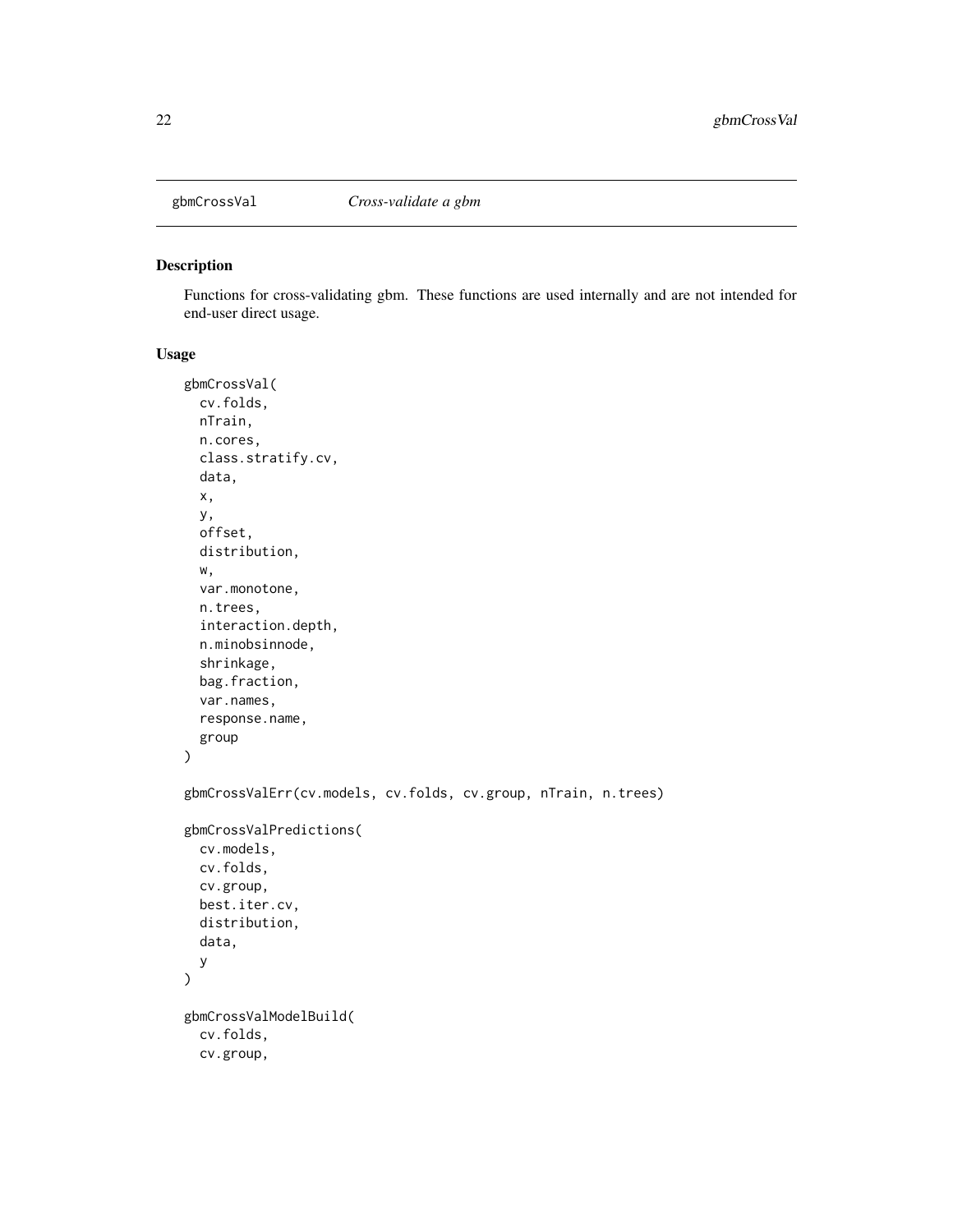)

```
n.cores,
 i.train,
 x,
 y,
 offset,
 distribution,
 w,
  var.monotone,
 n.trees,
  interaction.depth,
  n.minobsinnode,
  shrinkage,
 bag.fraction,
  var.names,
  response.name,
  group
gbmDoFold(
 X,
 i.train,
 x,
 y,
 offset,
 distribution,
 w,
  var.monotone,
 n.trees,
  interaction.depth,
  n.minobsinnode,
  shrinkage,
 bag.fraction,
  cv.group,
 var.names,
  response.name,
 group,
  s
\mathcal{L}
```
# Arguments

| cv.folds                     | The number of cross-validation folds.                        |
|------------------------------|--------------------------------------------------------------|
| nTrain                       | The number of training samples.                              |
| n.cores<br>class.stratify.cv | The number of cores to use.                                  |
|                              | Whether or not stratified cross-validation samples are used. |
| data                         | The data.                                                    |
| x                            | The model matrix.                                            |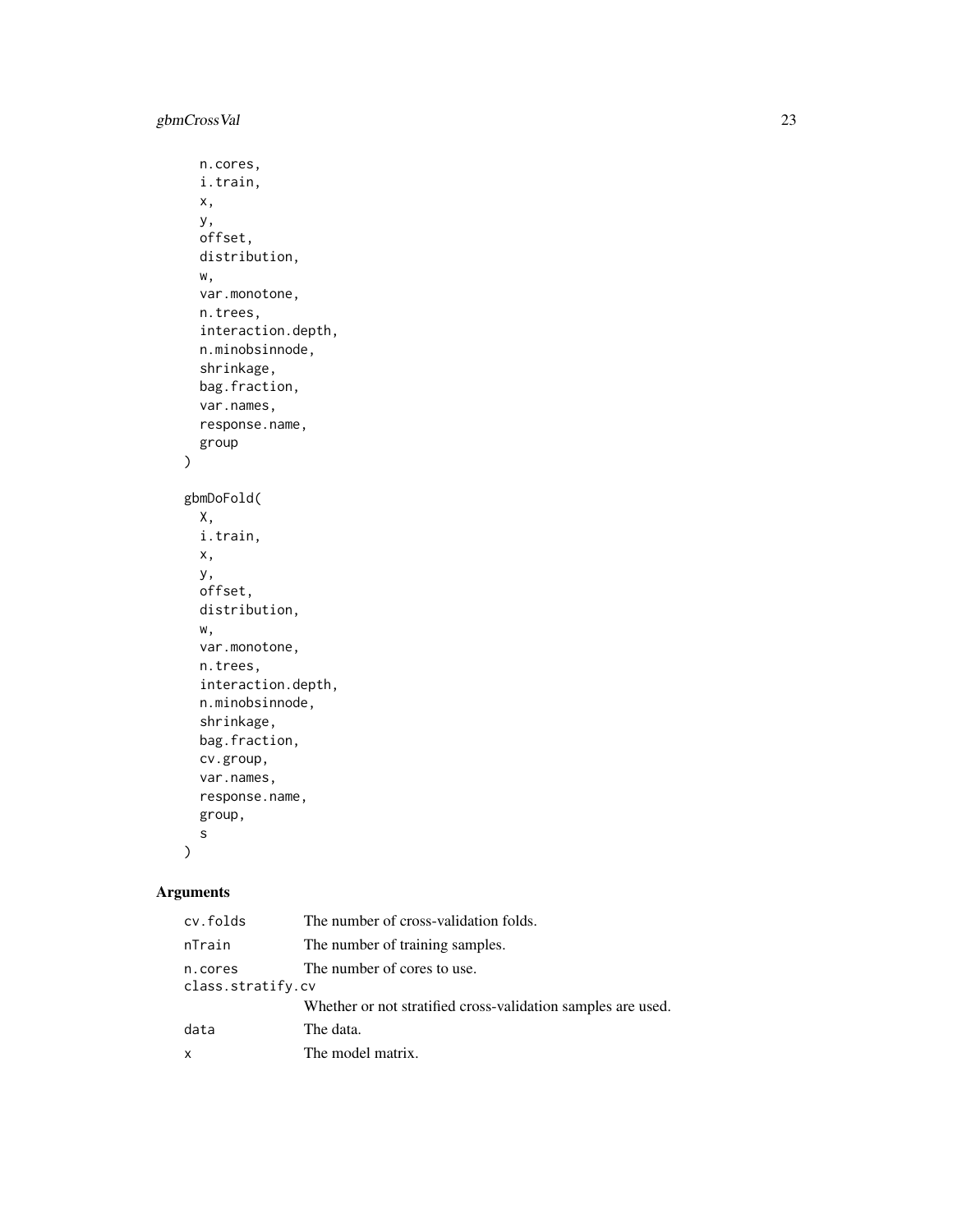<span id="page-23-0"></span>

| У                            | The response variable.                                                             |
|------------------------------|------------------------------------------------------------------------------------|
| offset                       | The offset.                                                                        |
| distribution                 | The type of loss function. See gbm.                                                |
| W                            | Observation weights.                                                               |
| var.monotone                 | See gbm.                                                                           |
| n.trees<br>interaction.depth | The number of trees to fit.                                                        |
|                              | The degree of allowed interactions. See gbm.                                       |
| n.minobsinnode               | See gbm.                                                                           |
| shrinkage                    | See gbm.                                                                           |
| bag.fraction                 | See gbm.                                                                           |
| var.names                    | See gbm.                                                                           |
| response.name                | See gbm.                                                                           |
| group                        | Used when distribution = "pairwise". See $g$ bm.                                   |
| cv.models                    | A list containing the models for each fold.                                        |
| cv.group                     | A vector indicating the cross-validation fold for each member of the training set. |
| best.iter.cv                 | The iteration with lowest cross-validation error.                                  |
| i.train                      | Items in the training set.                                                         |
| Χ                            | Index (cross-validation fold) on which to subset.                                  |
| s                            | Random seed.                                                                       |

# Details

These functions are not intended for end-user direct usage, but are used internally by gbm.

# Value

A list containing the cross-validation error and predictions.

### Author(s)

Greg Ridgeway <gregridgeway@gmail.com>

# References

J.H. Friedman (2001). "Greedy Function Approximation: A Gradient Boosting Machine," Annals of Statistics 29(5):1189-1232.

L. Breiman (2001). <https://www.stat.berkeley.edu/users/breiman/randomforest2001.pdf>.

# See Also

[gbm](#page-5-1)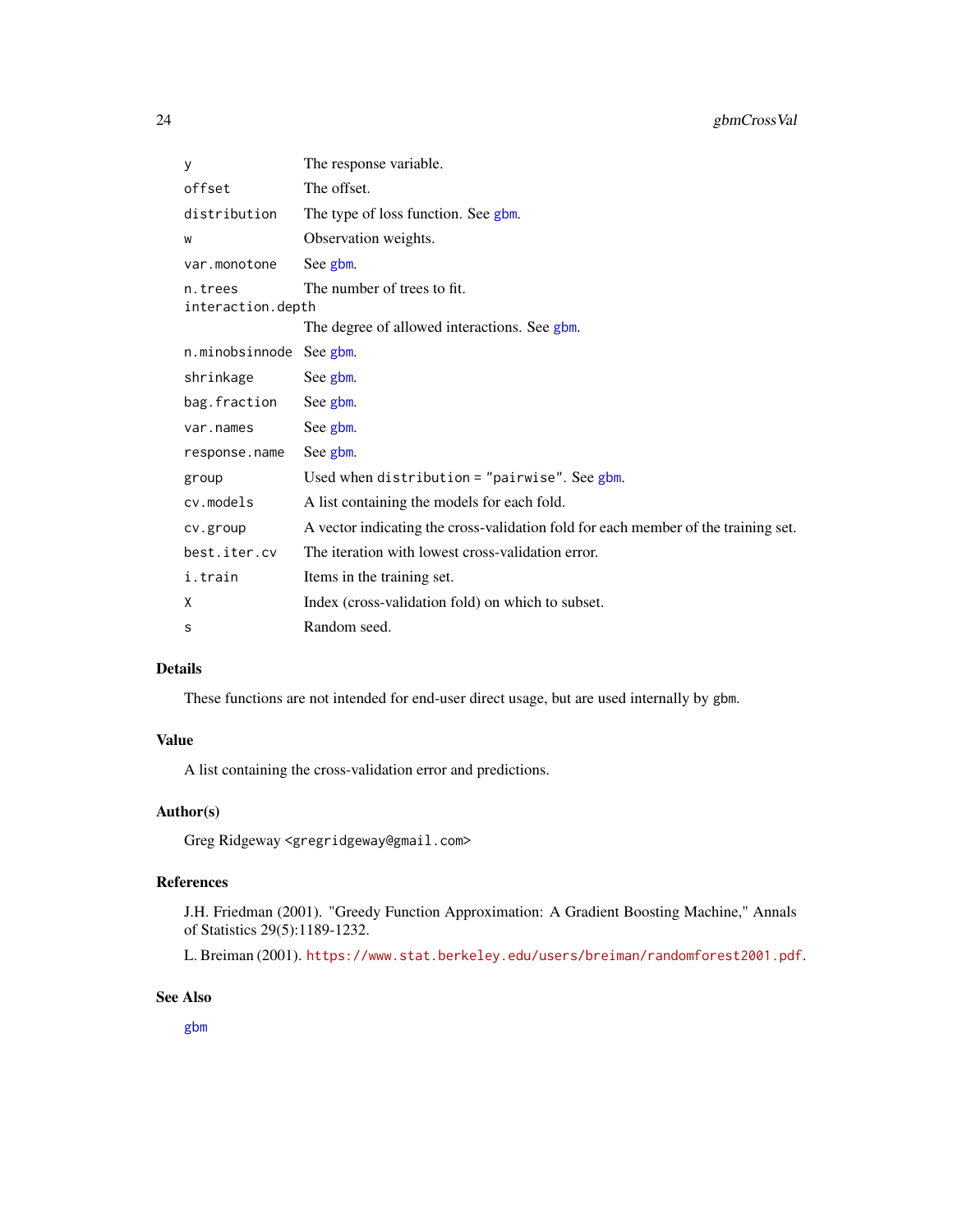<span id="page-24-0"></span>

# Description

Helper functions for preprocessing data prior to building a "gbm" object.

# Usage

```
guessDist(y)
```
getCVgroup(distribution, class.stratify.cv, y, i.train, cv.folds, group)

getStratify(strat, d)

checkMissing(x, y)

checkWeights(w, n)

checkID(id)

checkOffset(o, y)

getVarNames(x)

gbmCluster(n)

# Arguments

| у                 | The response variable.                                     |  |
|-------------------|------------------------------------------------------------|--|
| class.stratify.cv |                                                            |  |
|                   | Whether or not to stratify, if provided by the user.       |  |
| i.train           | Computed internally by gbm.                                |  |
| cv.folds          | The number of cross-validation folds.                      |  |
| group             | The group, if using distibution $=$ "pairwise".            |  |
| strat             | Whether or not to stratify.                                |  |
| d, distribution   |                                                            |  |
|                   | The distribution, either specified by the user or implied. |  |
| x                 | The design matrix.                                         |  |
| W                 | The weights.                                               |  |
| n                 | The number of cores to use in the cluster.                 |  |
| id                | The interaction depth.                                     |  |
| O                 | The offset.                                                |  |
|                   |                                                            |  |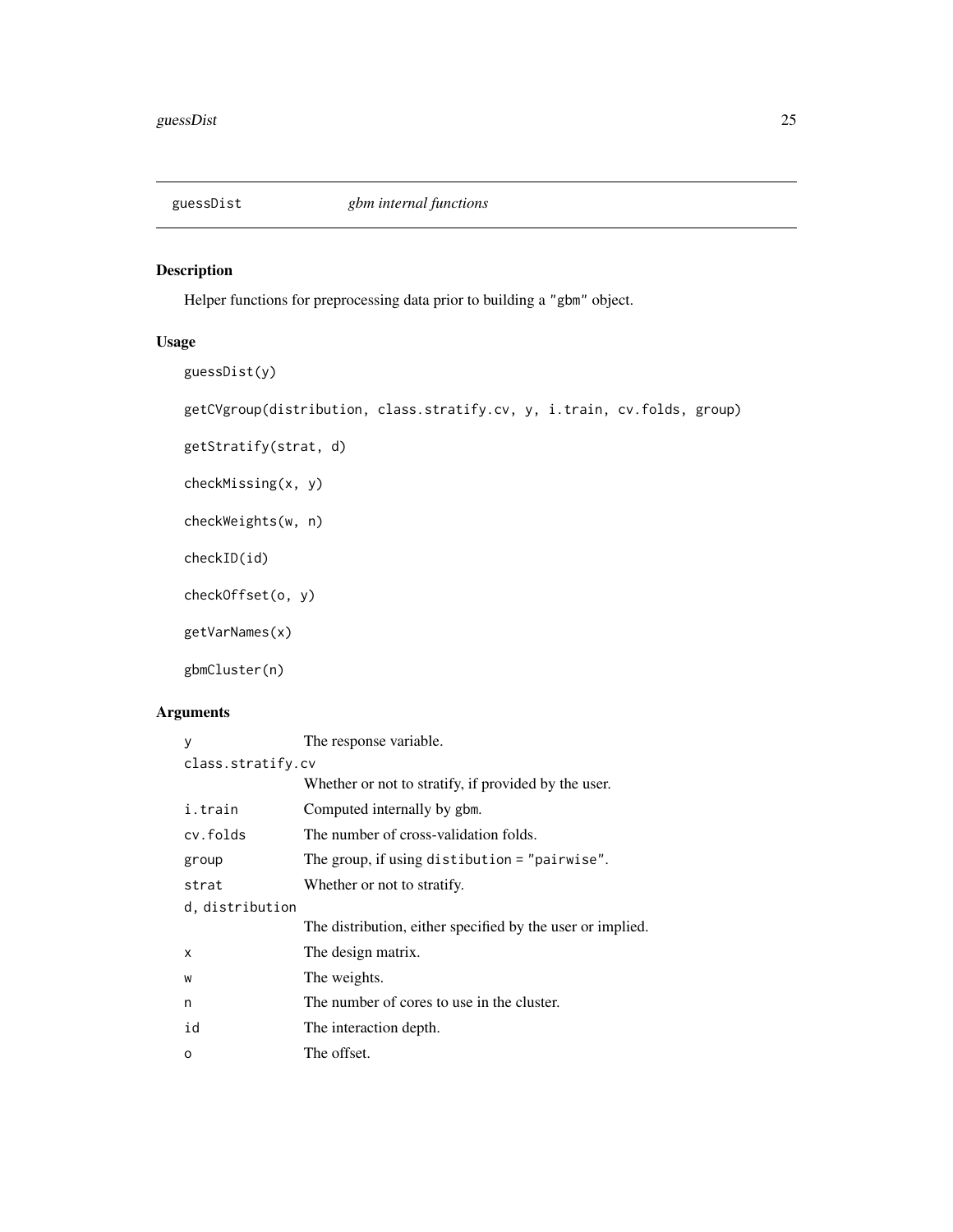<span id="page-25-0"></span>These are functions used internally by gbm and not intended for direct use by the user.

interact.gbm *Estimate the strength of interaction effects*

#### Description

Computes Friedman's H-statistic to assess the strength of variable interactions.

#### Usage

```
interact.gbm(x, data, i-var = 1, n.trees = x$n.trees)
```
# Arguments

| x       | A gbm, object fitted using a call to gbm.                                                                                                                                                              |
|---------|--------------------------------------------------------------------------------------------------------------------------------------------------------------------------------------------------------|
| data    | The dataset used to construct x. If the original dataset is large, a random sub-<br>sample may be used to accelerate the computation in interact.gbm.                                                  |
| i.var   | A vector of indices or the names of the variables for compute the interaction<br>effect. If using indices, the variables are indexed in the same order that they<br>appear in the initial gbm formula. |
| n.trees | The number of trees used to generate the plot. Only the first n. trees trees will<br>be used.                                                                                                          |

# Details

interact.gbm computes Friedman's H-statistic to assess the relative strength of interaction effects in non-linear models. H is on the scale of [0-1] with higher values indicating larger interaction effects. To connect to a more familiar measure, if  $x_1$  and  $x_2$  are uncorrelated covariates with mean 0 and variance 1 and the model is of the form

$$
y = \beta_0 + \beta_1 x_1 + \beta_2 x_2 + \beta_3 x_3
$$

then

$$
H = \frac{\beta_3}{\sqrt{\beta_1^2 + \beta_2^2 + \beta_3^2}}
$$

Note that if the main effects are weak, the estimated H will be unstable. For example, if (in the case of a two-way interaction) neither main effect is in the selected model (relative influence is zero), the result will be  $0/0$ . Also, with weak main effects, rounding errors can result in values of  $H > 1$  which are not possible.

### Value

Returns the value of H.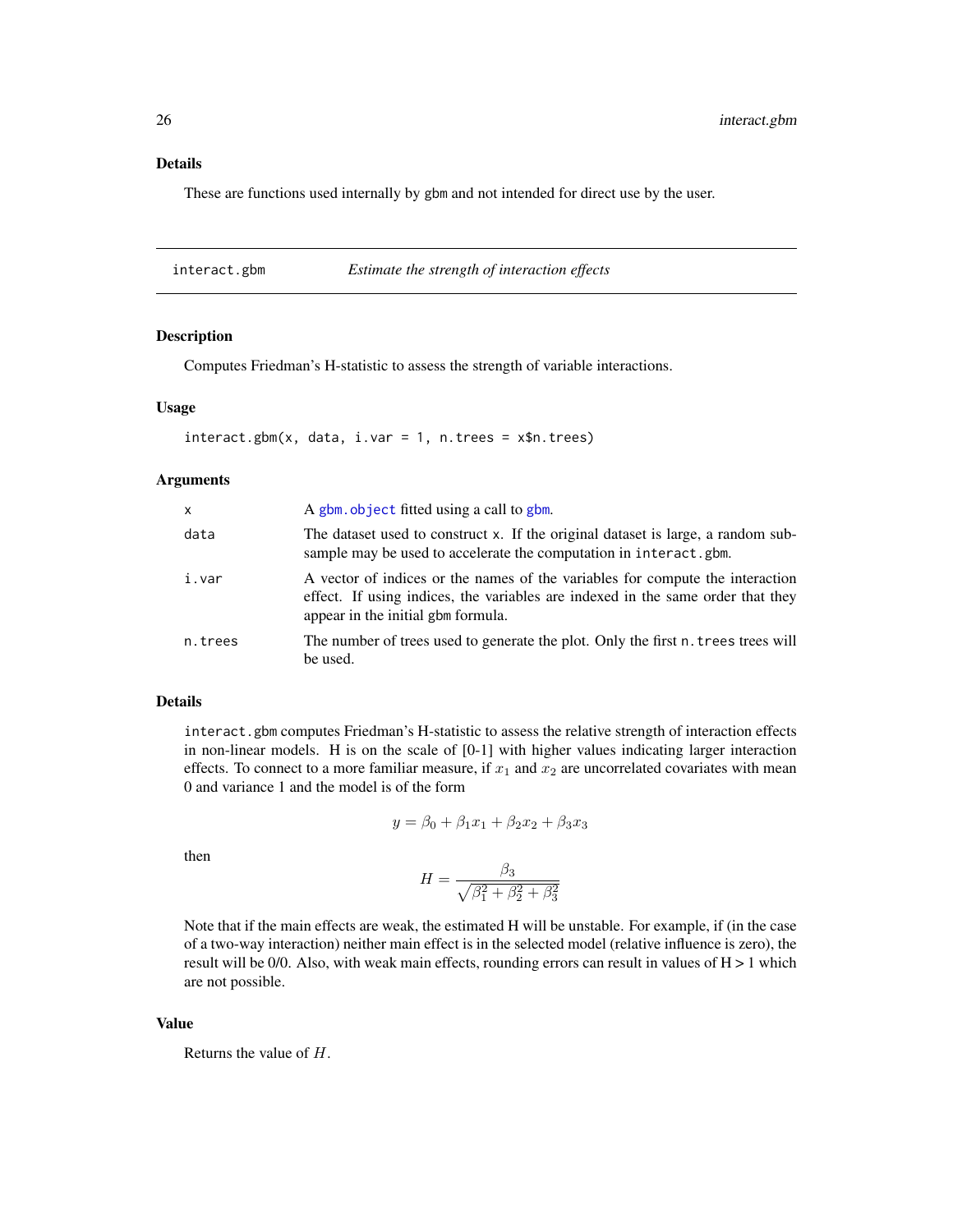#### <span id="page-26-0"></span>plot.gbm 27

# Author(s)

Greg Ridgeway <gregridgeway@gmail.com>

# References

J.H. Friedman and B.E. Popescu (2005). "Predictive Learning via Rule Ensembles." Section 8.1

# See Also

[gbm](#page-5-1), [gbm.object](#page-17-1)

<span id="page-26-1"></span>plot.gbm *Marginal plots of fitted gbm objects*

# Description

Plots the marginal effect of the selected variables by "integrating" out the other variables.

# Usage

```
## S3 method for class 'gbm'
plot(
 x,
 i.var = 1,
 n.trees = x$n.trees,
  continuous.resolution = 100,
  return.grid = FALSE,
  type = c("link", "response"),
  level.plot = TRUE,
  contour = FALSE,
 number = 4,
 overlap = 0.1,
  col.regions = viridis::viridis,
  ...
)
```
# Arguments

| x       | A gbm, object that was fit using a call to gbm.                                                                                                                                                                                                                                                                                                         |
|---------|---------------------------------------------------------------------------------------------------------------------------------------------------------------------------------------------------------------------------------------------------------------------------------------------------------------------------------------------------------|
| i.var   | Vector of indices or the names of the variables to plot. If using indices, the vari-<br>ables are indexed in the same order that they appear in the initial gbm formula.<br>If length(i.var) is between 1 and 3 then plot. gbm produces the plots. Oth-<br>erwise, plot gbm returns only the grid of evaluation points and their average<br>predictions |
| n.trees | Integer specifying the number of trees to use to generate the plot. Default is to<br>use $x$ \$n. trees ( <i>i.e.</i> , the entire ensemble).                                                                                                                                                                                                           |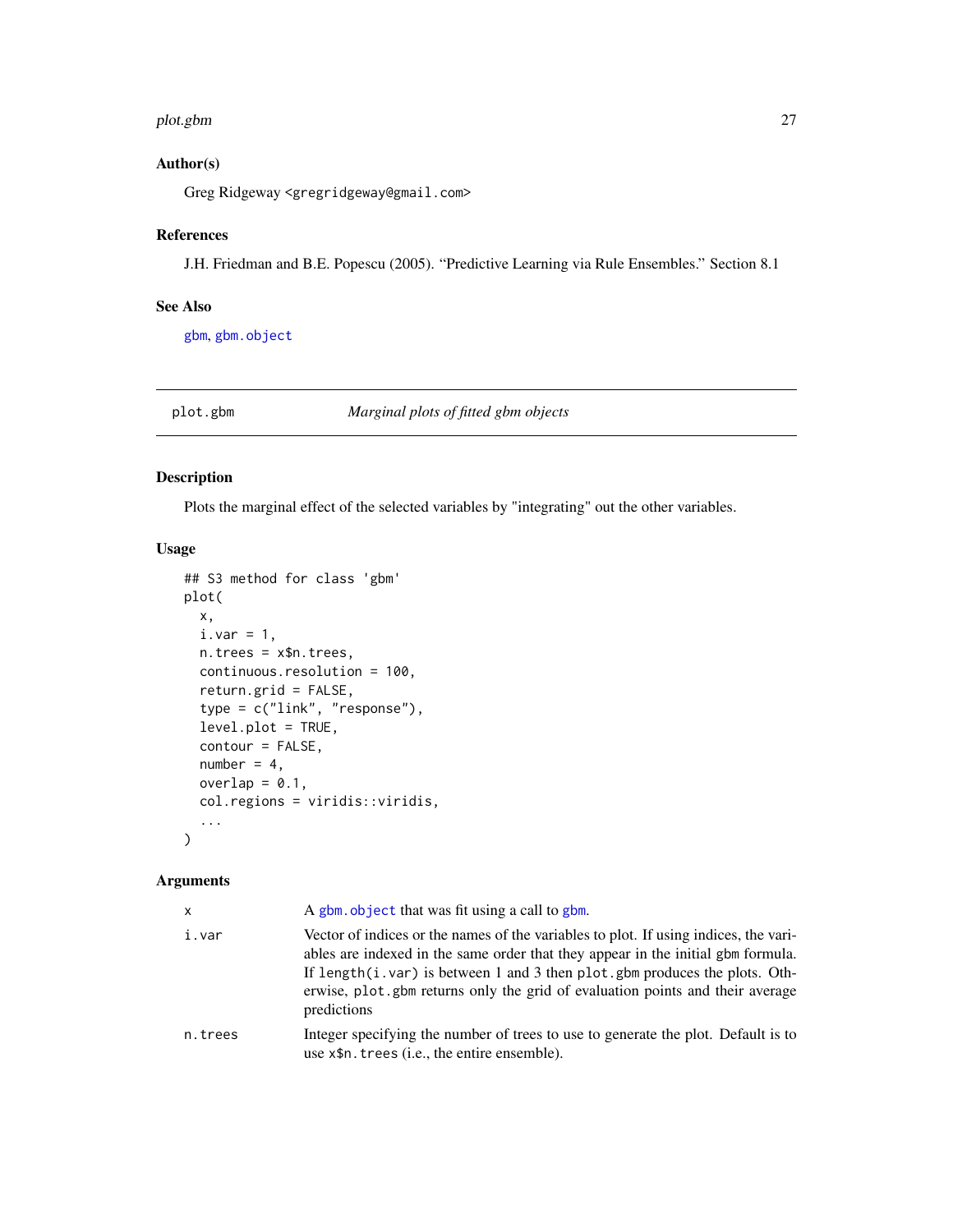<span id="page-27-0"></span>

| continuous.resolution |                                                                                                                                                                                                                                                                 |  |
|-----------------------|-----------------------------------------------------------------------------------------------------------------------------------------------------------------------------------------------------------------------------------------------------------------|--|
|                       | Integer specifying the number of equally space points at which to evaluate con-<br>tinuous predictors.                                                                                                                                                          |  |
| return.grid           | Logical indicating whether or not to produce graphics FALSE or only return the<br>grid of evaluation points and their average predictions TRUE. This is useful for<br>customizing the graphics for special variable types, or for higher dimensional<br>graphs. |  |
| type                  | Character string specifying the type of prediction to plot on the vertical axis.<br>See predict.gbm for details.                                                                                                                                                |  |
| level.plot            | Logical indicating whether or not to use a false color level plot (TRUE) or a 3-D<br>surface (FALSE). Default is TRUE.                                                                                                                                          |  |
| contour               | Logical indicating whether or not to add contour lines to the level plot. Only<br>used when level.plot = TRUE. Default is FALSE.                                                                                                                                |  |
| number                | Integer specifying the number of conditional intervals to use for the continuous<br>panel variables. See co. intervals and equal. count for further details.                                                                                                    |  |
| overlap               | The fraction of overlap of the conditioning variables. See co. intervals and<br>equal. count for further details.                                                                                                                                               |  |
| col.regions           | Color vector to be used if level.plot is TRUE. Defaults to the wonderful Mat-<br>plotlib 'viridis' color map provided by the viridis package. See viridis for<br>details.                                                                                       |  |
| $\cdots$              | Additional optional arguments to be passed onto plot.                                                                                                                                                                                                           |  |

# Details

plot.gbm produces low dimensional projections of the [gbm.object](#page-17-1) by integrating out the variables not included in the i.var argument. The function selects a grid of points and uses the weighted tree traversal method described in Friedman (2001) to do the integration. Based on the variable types included in the projection, plot.gbm selects an appropriate display choosing amongst line plots, contour plots, and [lattice](#page-0-0) plots. If the default graphics are not sufficient the user may set return.grid = TRUE, store the result of the function, and develop another graphic display more appropriate to the particular example.

# Value

If return.grid = TRUE, a grid of evaluation points and their average predictions. Otherwise, a plot is returned.

#### Note

More flexible plotting is available using the [partial](#page-0-0) and [plotPartial](#page-0-0) functions.

#### References

J. H. Friedman (2001). "Greedy Function Approximation: A Gradient Boosting Machine," Annals of Statistics 29(4).

B. M. Greenwell (2017). "pdp: An R Package for Constructing Partial Dependence Plots," The R Journal 9(1), 421–436. [https://journal.r-project.org/archive/2017/RJ-2017-016/index.](https://journal.r-project.org/archive/2017/RJ-2017-016/index.html) [html](https://journal.r-project.org/archive/2017/RJ-2017-016/index.html).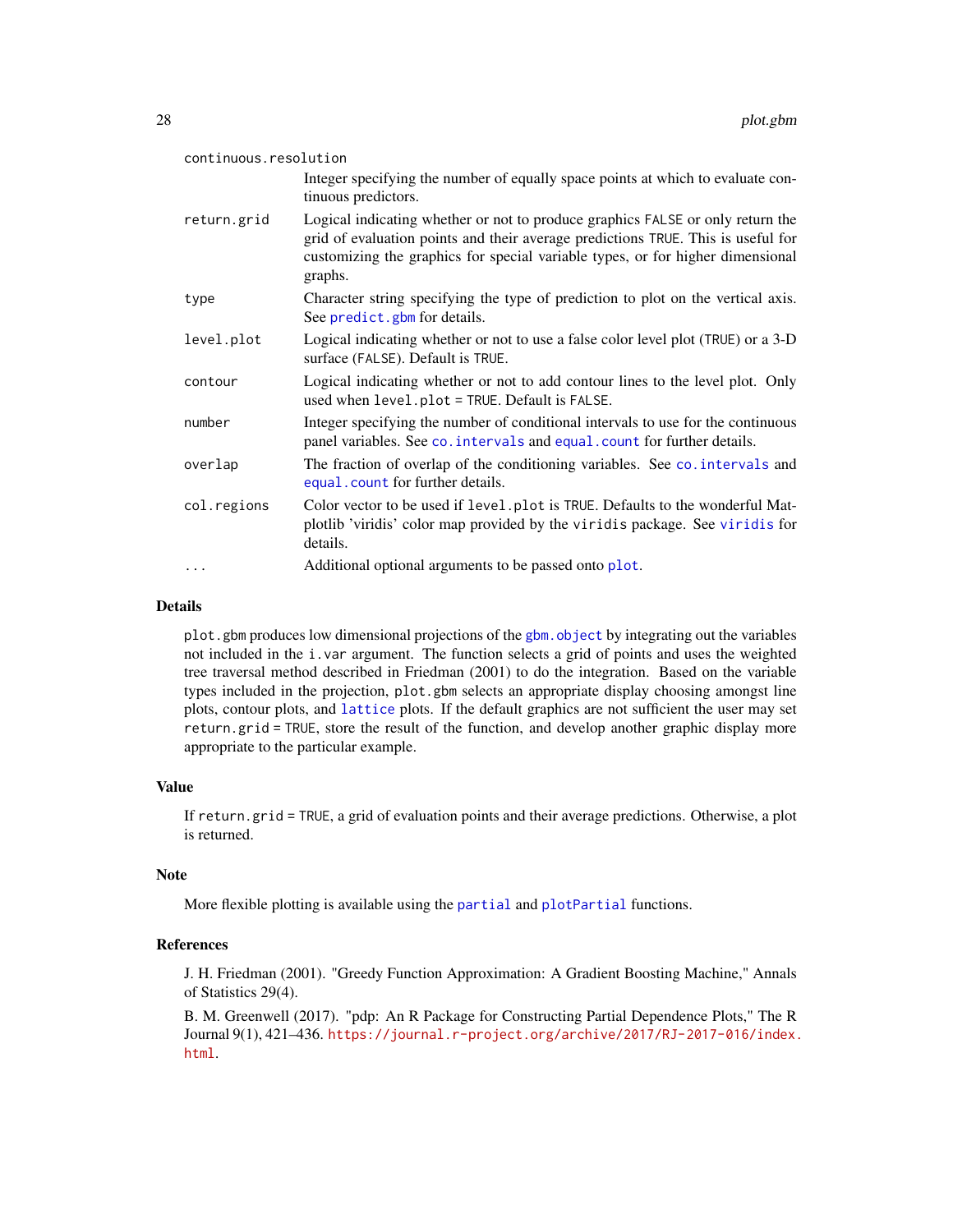# <span id="page-28-0"></span>predict.gbm 29

#### See Also

[partial](#page-0-0), [plotPartial](#page-0-0), [gbm](#page-5-1), and [gbm.object](#page-17-1).

# <span id="page-28-1"></span>predict.gbm *Predict method for GBM Model Fits*

#### Description

Predicted values based on a generalized boosted model object

#### Usage

```
## S3 method for class 'gbm'
predict(object, newdata, n.trees, type = "link", single.tree = FALSE, ...)
```
#### **Arguments**

| object      | Object of class inheriting from (gbm. object)                                                                                           |
|-------------|-----------------------------------------------------------------------------------------------------------------------------------------|
| newdata     | Data frame of observations for which to make predictions                                                                                |
| n.trees     | Number of trees used in the prediction. n. trees may be a vector in which case<br>predictions are returned for each iteration specified |
| type        | The scale on which gbm makes the predictions                                                                                            |
| single.tree | If single. tree=TRUE then predict. gbm returns only the predictions from tree(s)<br>n.trees                                             |
| $\cdot$     | further arguments passed to or from other methods                                                                                       |

### Details

predict.gbm produces predicted values for each observation in newdata using the the first n.trees iterations of the boosting sequence. If n.trees is a vector than the result is a matrix with each column representing the predictions from gbm models with n.trees[1] iterations, n.trees[2] iterations, and so on.

The predictions from gbm do not include the offset term. The user may add the value of the offset to the predicted value if desired.

If object was fit using [gbm.fit](#page-10-1) there will be no Terms component. Therefore, the user has greater responsibility to make sure that newdata is of the same format (order and number of variables) as the one originally used to fit the model.

#### Value

Returns a vector of predictions. By default the predictions are on the scale of  $f(x)$ . For example, for the Bernoulli loss the returned value is on the log odds scale, poisson loss on the log scale, and coxph is on the log hazard scale.

If type="response" then gbm converts back to the same scale as the outcome. Currently the only effect this will have is returning probabilities for bernoulli and expected counts for poisson. For the other distributions "response" and "link" return the same.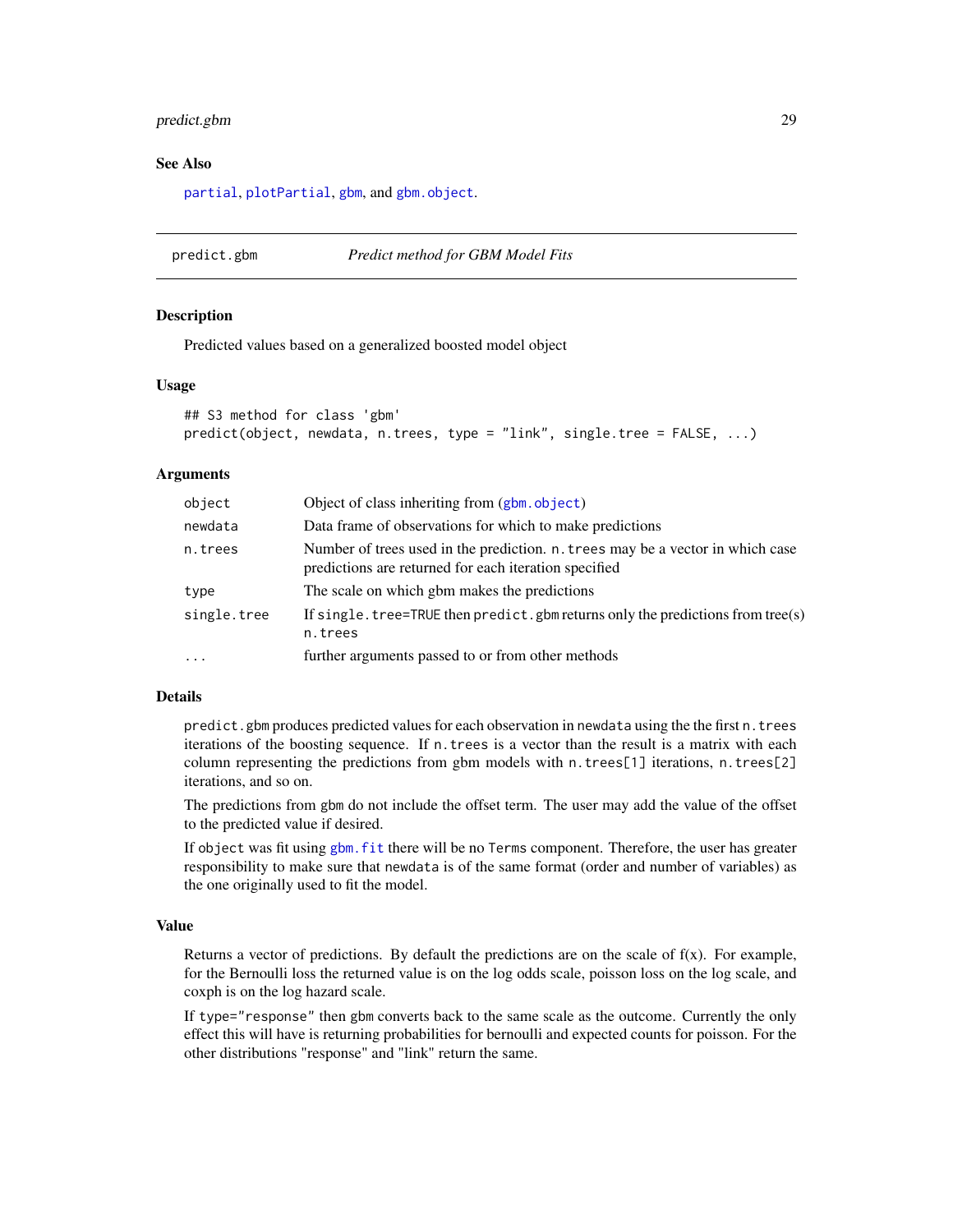# <span id="page-29-0"></span>Author(s)

Greg Ridgeway <gregridgeway@gmail.com>

# See Also

[gbm](#page-5-1), [gbm.object](#page-17-1)

<span id="page-29-1"></span>pretty.gbm.tree *Print gbm tree components*

# Description

gbm stores the collection of trees used to construct the model in a compact matrix structure. This function extracts the information from a single tree and displays it in a slightly more readable form. This function is mostly for debugging purposes and to satisfy some users' curiosity.

# Usage

## S3 method for class 'gbm.tree' pretty(object, i.tree = 1)

# Arguments

| object | a gbm. object initially fit using gbm                              |
|--------|--------------------------------------------------------------------|
| i.tree | the index of the tree component to extract from object and display |

# Value

pretty.gbm.tree returns a data frame. Each row corresponds to a node in the tree. Columns indicate

| SplitVar      | index of which variable is used to split. -1 indicates a terminal node.                                                                                                                                                                                                                 |
|---------------|-----------------------------------------------------------------------------------------------------------------------------------------------------------------------------------------------------------------------------------------------------------------------------------------|
| SplitCodePred | if the split variable is continuous then this component is the split point. If the<br>split variable is categorical then this component contains the index of object \$c. split<br>that describes the categorical split. If the node is a terminal node then this is the<br>prediction. |
| LeftNode      | the index of the row corresponding to the left node.                                                                                                                                                                                                                                    |
| RightNode     | the index of the row corresponding to the right node.                                                                                                                                                                                                                                   |
|               | Error Reduction the reduction in the loss function as a result of splitting this node.                                                                                                                                                                                                  |
| Weight        | the total weight of observations in the node. If weights are all equal to 1 then<br>this is the number of observations in the node.                                                                                                                                                     |

# Author(s)

Greg Ridgeway <gregridgeway@gmail.com>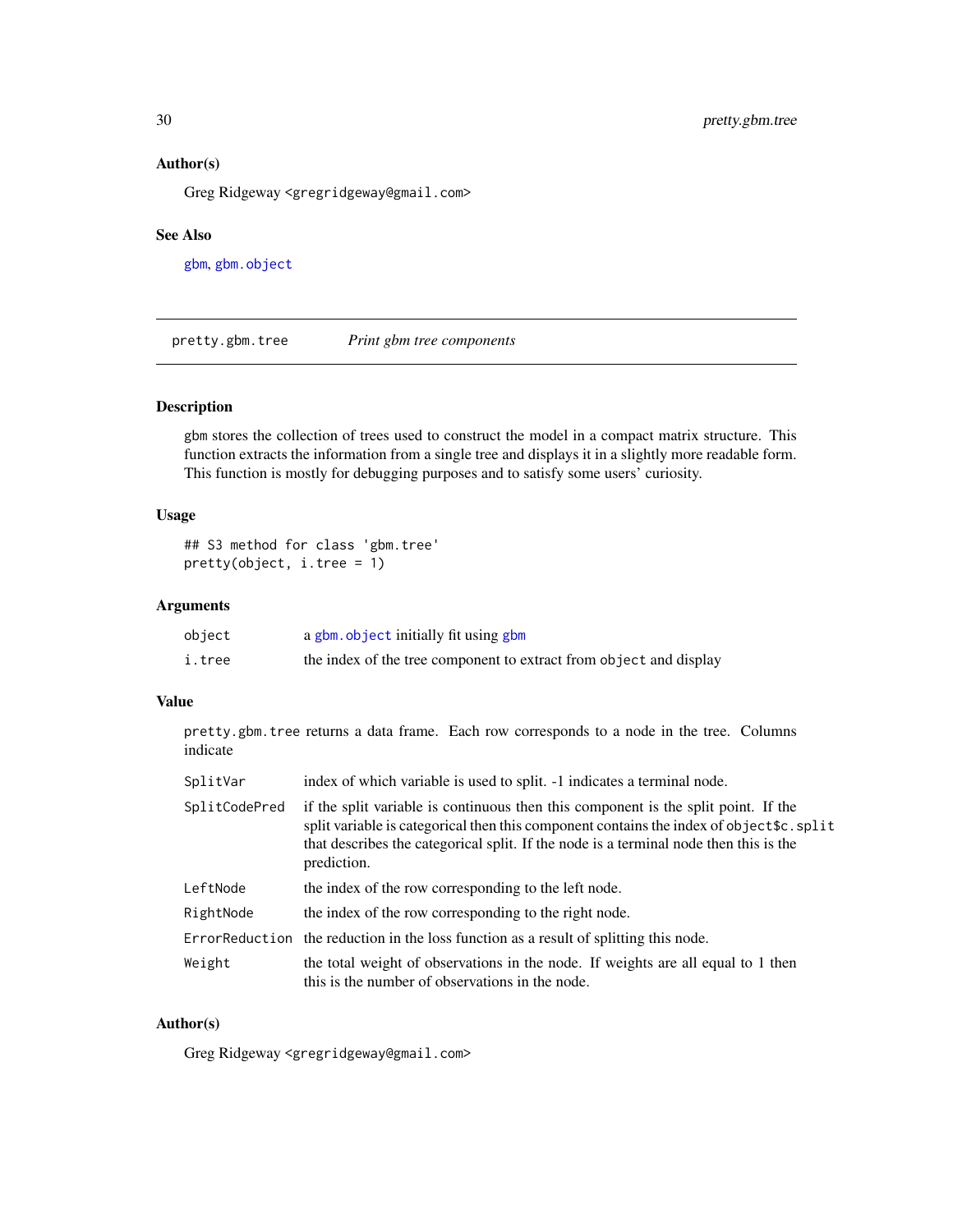#### <span id="page-30-0"></span>print.gbm 31

#### See Also

[gbm](#page-5-1), [gbm.object](#page-17-1)

print.gbm *Print model summary*

#### **Description**

Display basic information about a gbm object.

#### Usage

## S3 method for class 'gbm'  $print(x, \ldots)$ 

show.gbm $(x, \ldots)$ 

#### **Arguments**

| X        | an object of class gbm.            |
|----------|------------------------------------|
| $\cdots$ | arguments passed to print.default. |

#### Details

Prints some information about the model object. In particular, this method prints the call to gbm(), the type of loss function that was used, and the total number of iterations.

If cross-validation was performed, the 'best' number of trees as estimated by cross-validation error is displayed. If a test set was used, the 'best' number of trees as estimated by the test set error is displayed.

The number of available predictors, and the number of those having non-zero influence on predictions is given (which might be interesting in data mining applications).

If multinomial, bernoulli or adaboost was used, the confusion matrix and prediction accuracy are printed (objects being allocated to the class with highest probability for multinomial and bernoulli). These classifications are performed on the entire training data using the model with the 'best' number of trees as described above, or the maximum number of trees if the 'best' cannot be computed.

If the 'distribution' was specified as gaussian, laplace, quantile or t-distribution, a summary of the residuals is displayed. The residuals are for the training data with the model at the 'best' number of trees, as described above, or the maximum number of trees if the 'best' cannot be computed.

#### Author(s)

Harry Southworth, Daniel Edwards

#### See Also

[gbm](#page-5-1)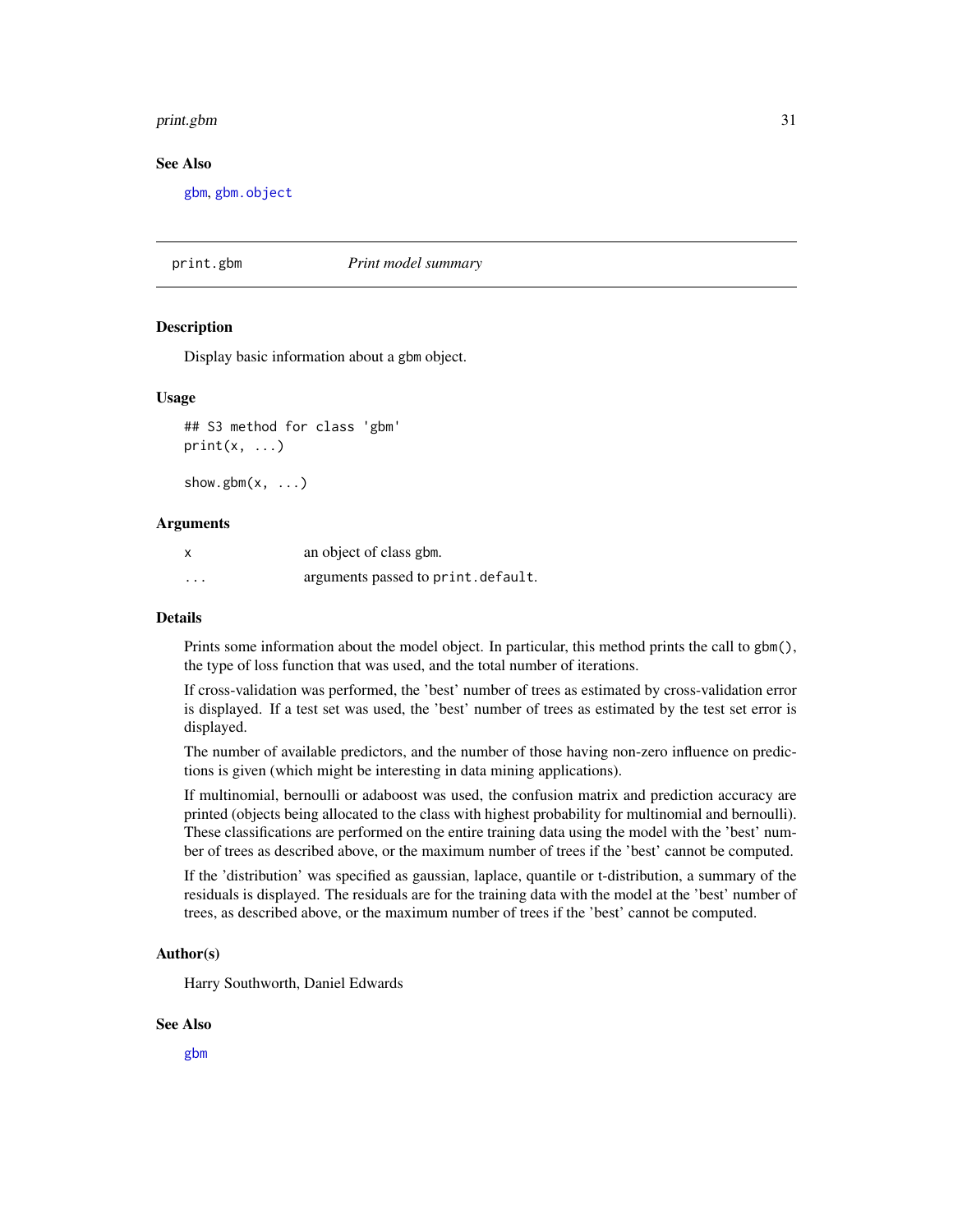# Examples

```
data(iris)
iris.mod <- gbm(Species ~ ., distribution="multinomial", data=iris,
                n.trees=2000, shrinkage=0.01, cv.folds=5,
                verbose=FALSE, n.cores=1)
iris.mod
#data(lung)
#lung.mod <- gbm(Surv(time, status) ~ ., distribution="coxph", data=lung,
# n.trees=2000, shrinkage=0.01, cv.folds=5,verbose =FALSE)
#lung.mod
```
# Description

Marks the quantiles on the axes of the current plot.

# Usage

```
## S3 method for class 'rug'
quantile(x, prob = 0:10/10, ...)
```
# Arguments

| X                       | A numeric vector.                                   |
|-------------------------|-----------------------------------------------------|
| prob                    | The quantiles of x to mark on the x-axis.           |
| $\cdot$ $\cdot$ $\cdot$ | Additional optional arguments to be passed onto rug |

# Value

No return values.

# Author(s)

Greg Ridgeway <gregridgeway@gmail.com>.

# See Also

[plot](#page-0-0), [quantile](#page-0-0), [jitter](#page-0-0), [rug](#page-0-0).

# Examples

```
x < - rnorm(100)
y <- rnorm(100)
plot(x, y)
quantile.rug(x)
```
<span id="page-31-0"></span>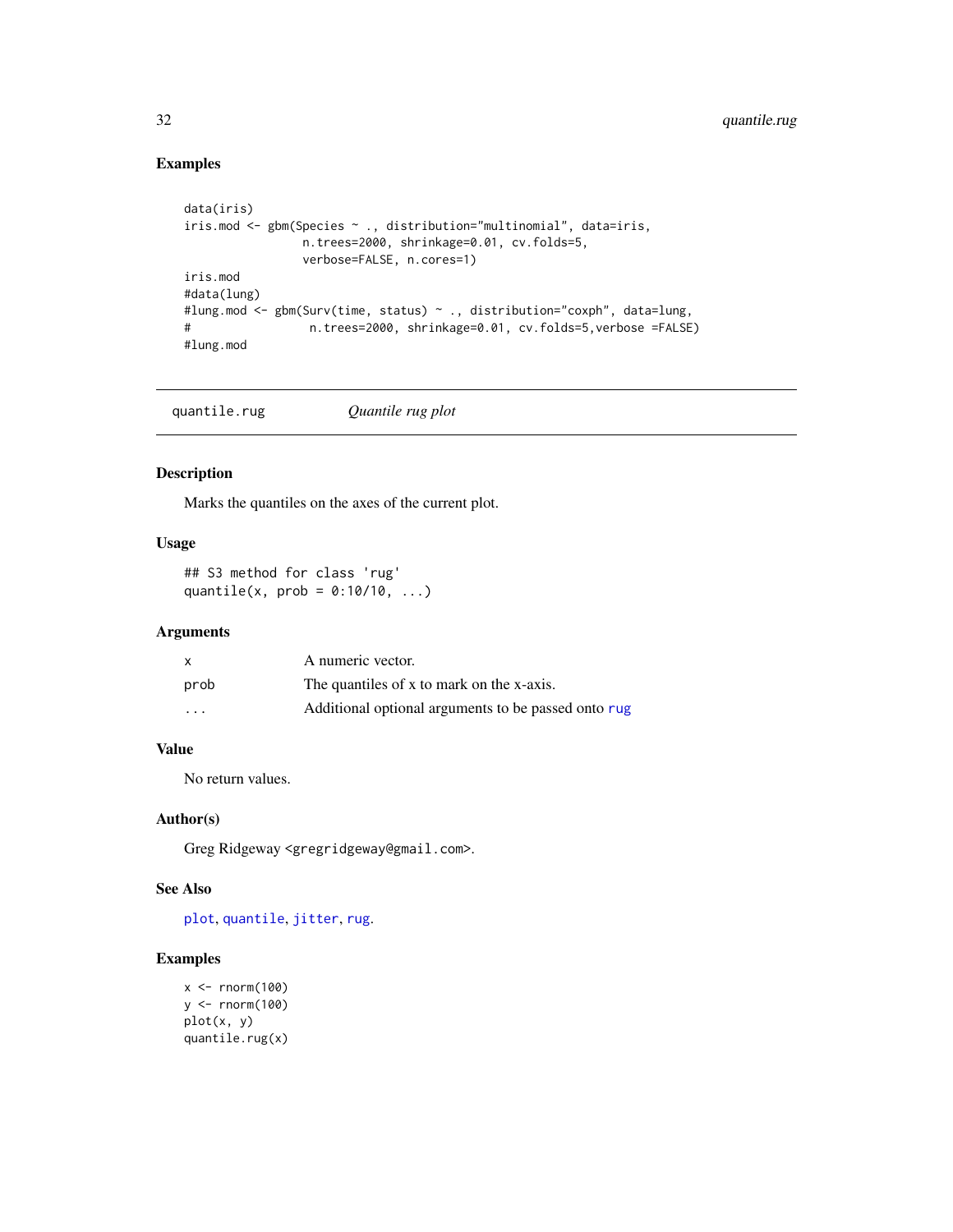# <span id="page-32-0"></span>Description

Helper function to reconstitute the data for plots and summaries. This function is not intended for the user to call directly.

#### Usage

```
reconstructGBMdata(x)
```
#### Arguments

x a [gbm.object](#page-17-1) initially fit using [gbm](#page-5-1)

### Value

Returns a data used to fit the gbm in a format that can subsequently be used for plots and summaries

#### Author(s)

Harry Southworth

#### See Also

[gbm](#page-5-1), [gbm.object](#page-17-1)

<span id="page-32-1"></span>relative.influence *Methods for estimating relative influence*

### <span id="page-32-2"></span>Description

Helper functions for computing the relative influence of each variable in the gbm object.

#### Usage

```
relative.influence(object, n.trees, scale. = FALSE, sort. = FALSE)
permutation.test.gbm(object, n.trees)
gbm.loss(y, f, w, offset, dist, baseline, group = NULL, max.rank = NULL)
```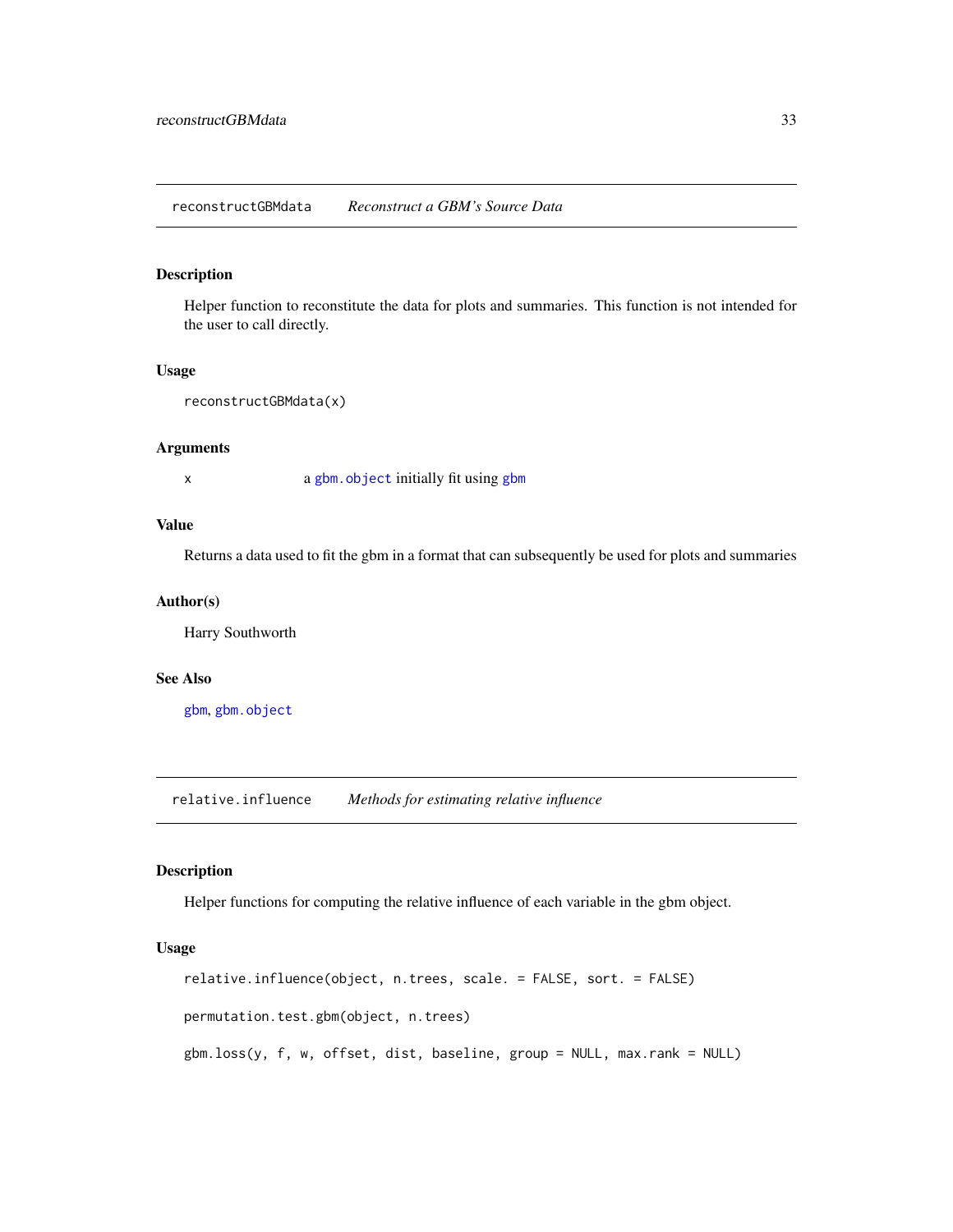# <span id="page-33-0"></span>Arguments

| object                          | a gbm object created from an initial call to gbm.                                                                                                                                                                                                                                                                                                                            |
|---------------------------------|------------------------------------------------------------------------------------------------------------------------------------------------------------------------------------------------------------------------------------------------------------------------------------------------------------------------------------------------------------------------------|
| n.trees                         | the number of trees to use for computations. If not provided, the the function will<br>guess: if a test set was used in fitting, the number of trees resulting in lowest test<br>set error will be used; otherwise, if cross-validation was performed, the number<br>of trees resulting in lowest cross-validation error will be used; otherwise, all<br>trees will be used. |
| scale.                          | whether or not the result should be scaled. Defaults to FALSE.                                                                                                                                                                                                                                                                                                               |
| sort.                           | whether or not the results should be (reverse) sorted. Defaults to FALSE.                                                                                                                                                                                                                                                                                                    |
| y, f, w, offset, dist, baseline | For gbm. loss: These components are the outcome, predicted value, observation<br>weight, offset, distribution, and comparison loss function, respectively.                                                                                                                                                                                                                   |
| group, max.rank                 |                                                                                                                                                                                                                                                                                                                                                                              |
|                                 | Used internally when distribution = $\iota$ pairwise $\iota'$ .                                                                                                                                                                                                                                                                                                              |

# Details

This is not intended for end-user use. These functions offer the different methods for computing the relative influence in [summary.gbm](#page-34-1). gbm.loss is a helper function for permutation.test.gbm.

# Value

By default, returns an unprocessed vector of estimated relative influences. If the scale. and sort. arguments are used, returns a processed version of the same.

# Author(s)

Greg Ridgeway <gregridgeway@gmail.com>

# References

J.H. Friedman (2001). "Greedy Function Approximation: A Gradient Boosting Machine," Annals of Statistics 29(5):1189-1232.

L. Breiman (2001). <https://www.stat.berkeley.edu/users/breiman/randomforest2001.pdf>.

#### See Also

[summary.gbm](#page-34-1)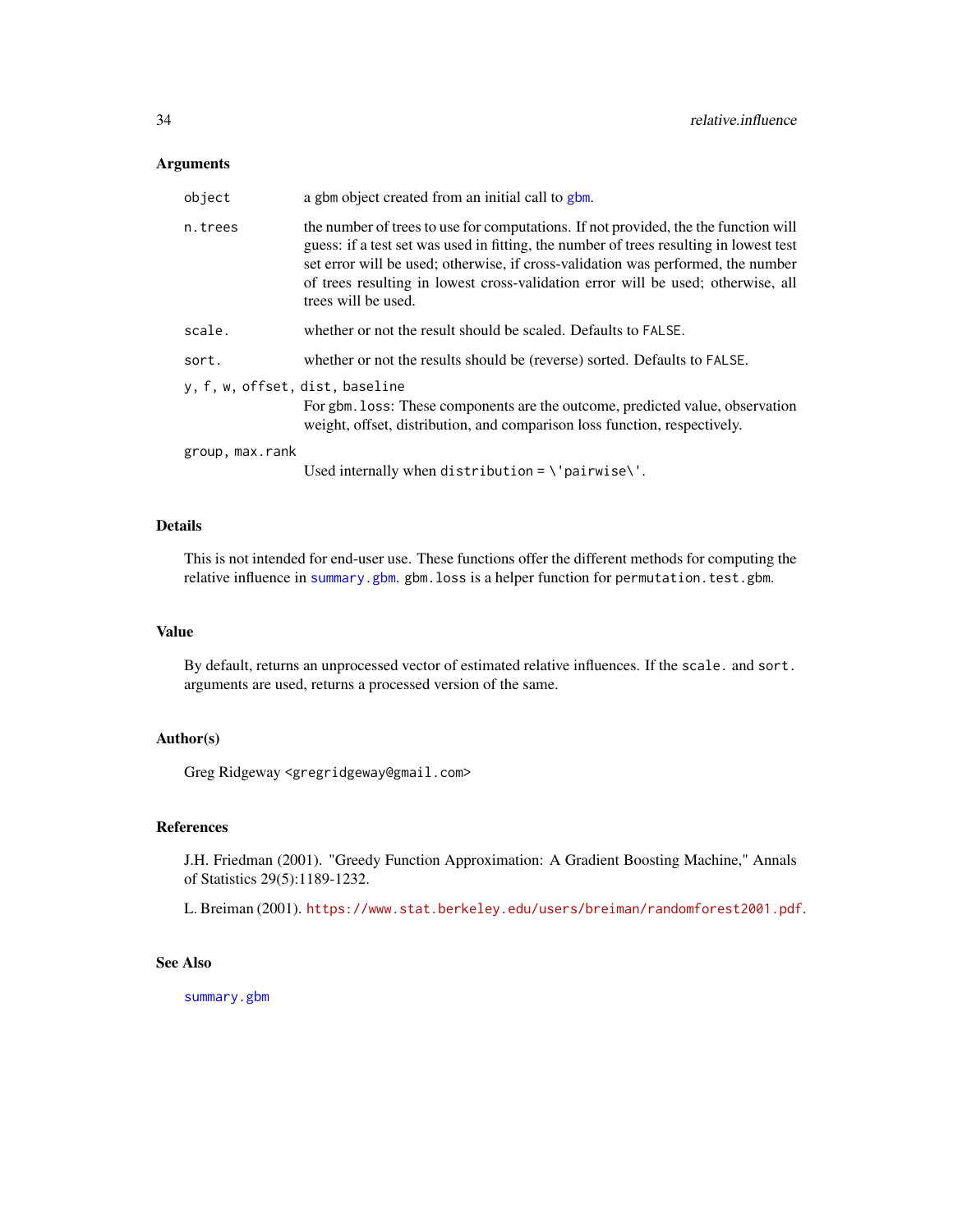<span id="page-34-1"></span><span id="page-34-0"></span>

# Description

Computes the relative influence of each variable in the gbm object.

# Usage

```
## S3 method for class 'gbm'
summary(
 object,
 cBars = length(object$var.names),
 n.trees = object$n.trees,
 plotit = TRUE,
 order = TRUE,
 method = relative.influence,
 normalize = TRUE,
  ...
)
```
# Arguments

| object    | a gbm object created from an initial call to gbm.                                                                                                                                                                                                                                                                                                                                                                                                                                                                                                               |
|-----------|-----------------------------------------------------------------------------------------------------------------------------------------------------------------------------------------------------------------------------------------------------------------------------------------------------------------------------------------------------------------------------------------------------------------------------------------------------------------------------------------------------------------------------------------------------------------|
| cBars     | the number of bars to plot. If order=TRUE the only the variables with the cBars<br>largest relative influence will appear in the barplot. If order=FALSE then the first<br>cBars variables will appear in the plot. In either case, the function will return<br>the relative influence of all of the variables.                                                                                                                                                                                                                                                 |
| n.trees   | the number of trees used to generate the plot. Only the first n. trees trees will<br>be used.                                                                                                                                                                                                                                                                                                                                                                                                                                                                   |
| plotit    | an indicator as to whether the plot is generated.                                                                                                                                                                                                                                                                                                                                                                                                                                                                                                               |
| order     | an indicator as to whether the plotted and/or returned relative influences are<br>sorted.                                                                                                                                                                                                                                                                                                                                                                                                                                                                       |
| method    | The function used to compute the relative influence. relative.influence is<br>the default and is the same as that described in Friedman (2001). The other cur-<br>rent (and experimental) choice is permutation. test. gbm. This method ran-<br>domly permutes each predictor variable at a time and computes the associated<br>reduction in predictive performance. This is similar to the variable importance<br>measures Breiman uses for random forests, but gbm currently computes using<br>the entire training dataset (not the out-of-bag observations). |
| normalize | if FALSE then summary.gbm returns the unnormalized influence.                                                                                                                                                                                                                                                                                                                                                                                                                                                                                                   |
| $\ddotsc$ | other arguments passed to the plot function.                                                                                                                                                                                                                                                                                                                                                                                                                                                                                                                    |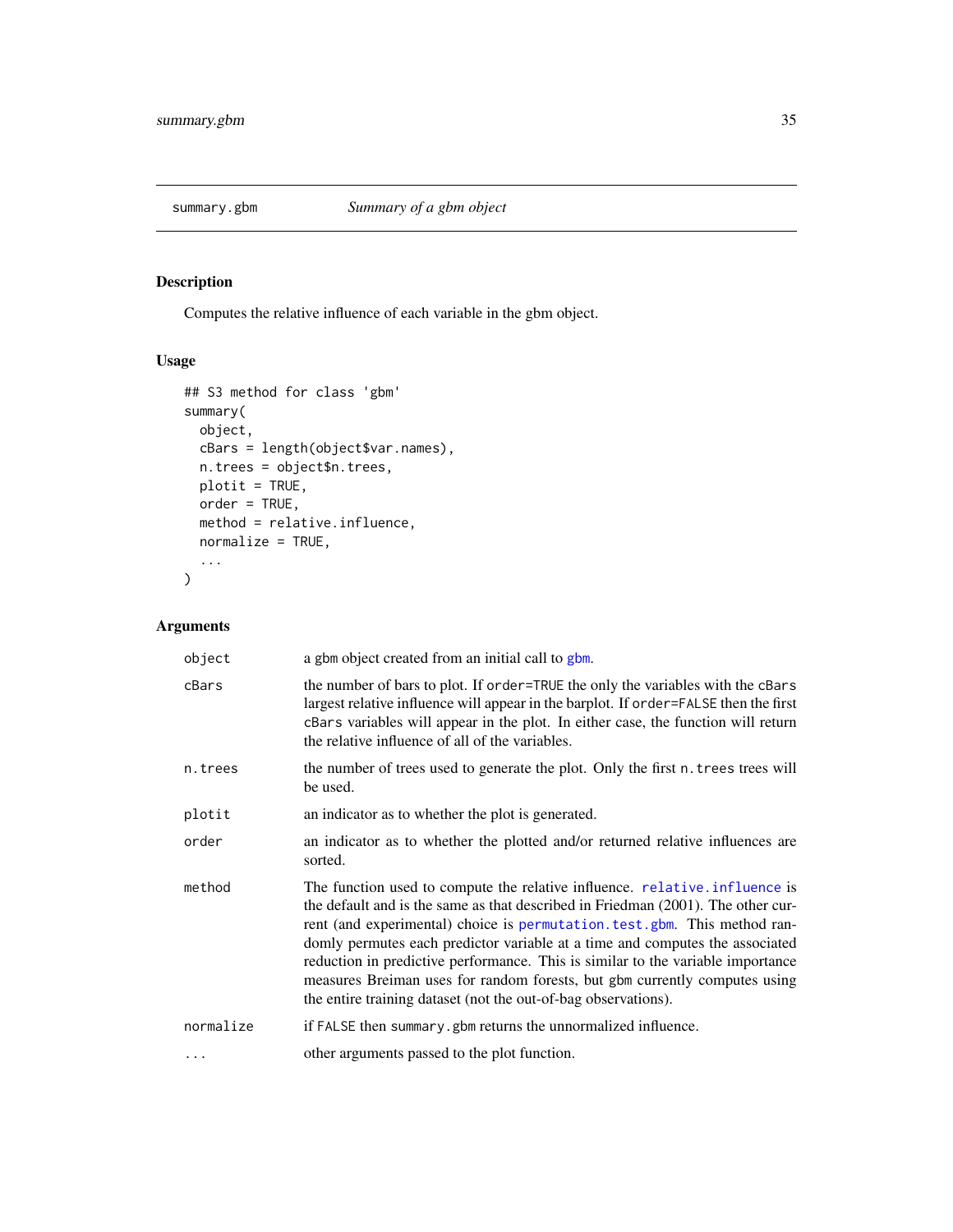# <span id="page-35-0"></span>Details

For distribution="gaussian" this returns exactly the reduction of squared error attributable to each variable. For other loss functions this returns the reduction attributable to each variable in sum of squared error in predicting the gradient on each iteration. It describes the relative influence of each variable in reducing the loss function. See the references below for exact details on the computation.

#### Value

Returns a data frame where the first component is the variable name and the second is the computed relative influence, normalized to sum to 100.

#### Author(s)

Greg Ridgeway <gregridgeway@gmail.com>

# References

J.H. Friedman (2001). "Greedy Function Approximation: A Gradient Boosting Machine," Annals of Statistics 29(5):1189-1232.

L. Breiman (2001).<https://www.stat.berkeley.edu/users/breiman/randomforest2001.pdf>.

#### See Also

[gbm](#page-5-1)

test.gbm *Test the* gbm *package.*

#### Description

Run tests on gbm functions to perform logical checks and reproducibility.

#### Usage

test.gbm()

#### Details

The function uses functionality in the RUnit package. A fairly small validation suite is executed that checks to see that relative influence identifies sensible variables from simulated data, and that predictions from GBMs with Gaussian, Cox or binomial distributions are sensible,

#### Value

An object of class RUnitTestData. See the help for RUnit for details.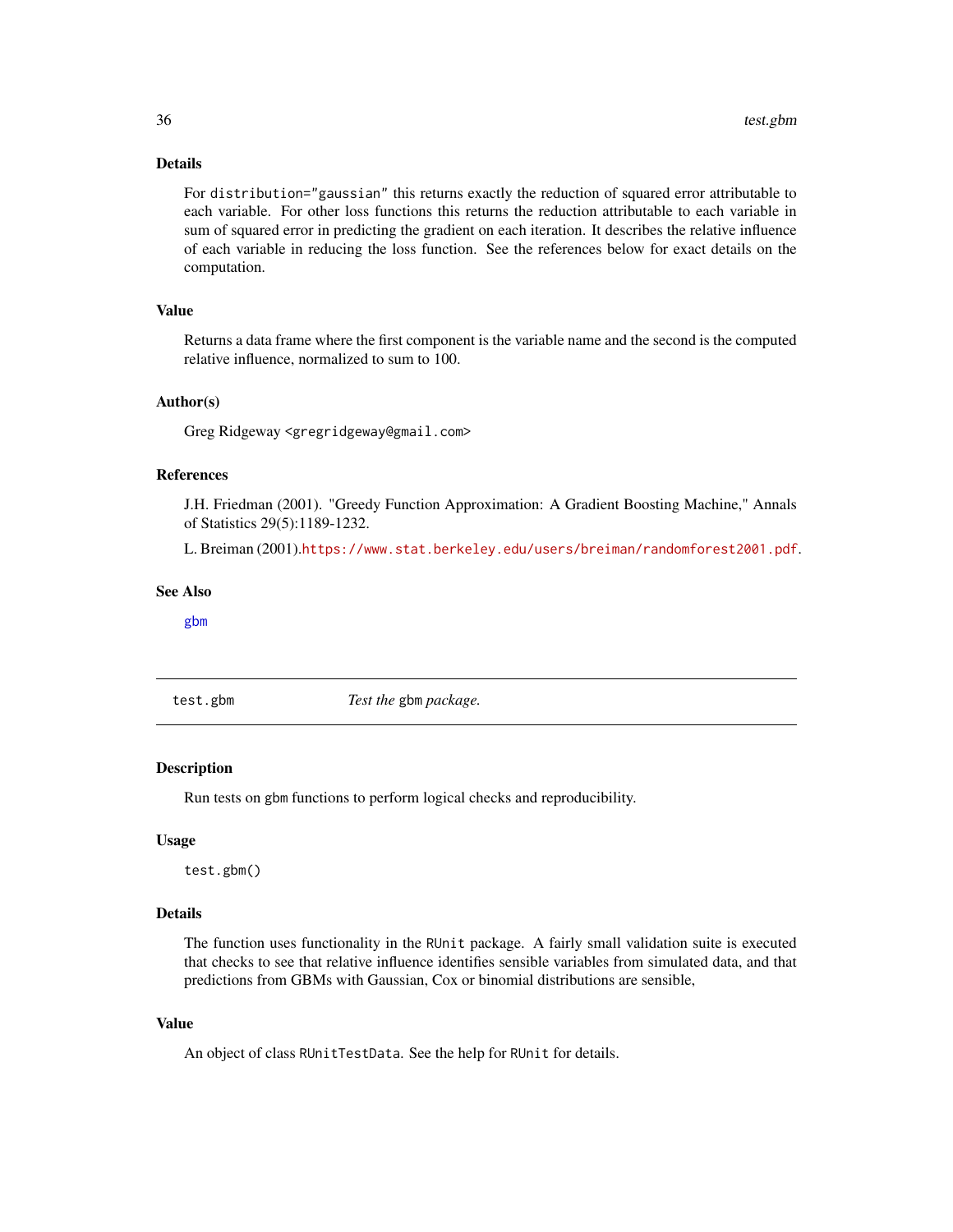#### <span id="page-36-0"></span>test.gbm 37

# Note

The test suite is not comprehensive.

# Author(s)

Harry Southworth

# See Also

[gbm](#page-5-1)

# Examples

```
# Uncomment the following lines to run - commented out to make CRAN happy
#library(RUnit)
#val <- validate.texmex()
#printHTMLProtocol(val, "texmexReport.html")
```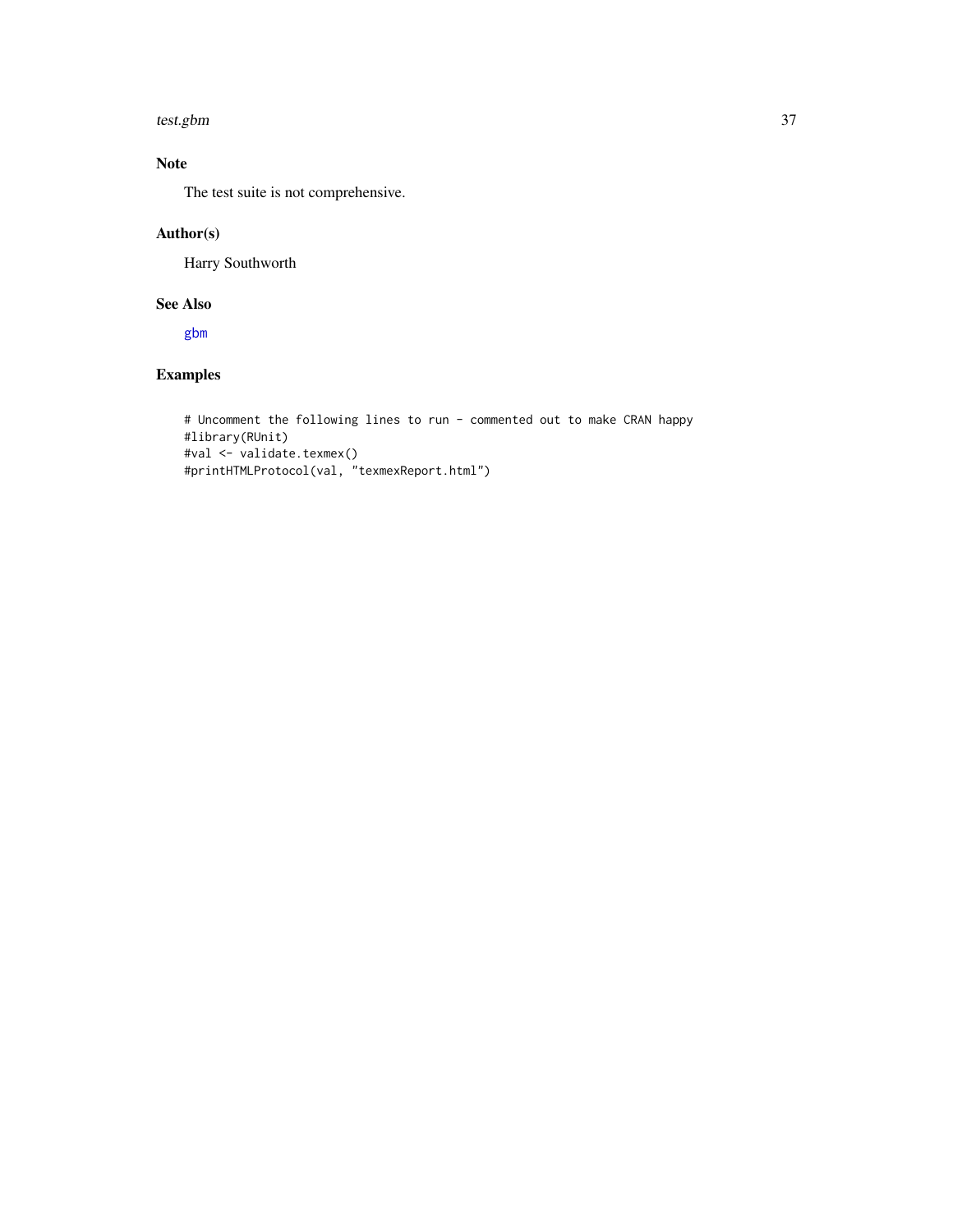# <span id="page-37-0"></span>**Index**

∗ aplot quantile.rug, [32](#page-31-0) ∗ hplot calibrate.plot , [4](#page-3-0) relative.influence, [33](#page-32-0) summary.gbm, [35](#page-34-0) ∗ manip reconstructGBMdata , [33](#page-32-0) ∗ methods basehaz.gbm , [3](#page-2-0) gbm.object , [18](#page-17-0) interact.gbm , [26](#page-25-0) ∗ models gbm.roc.area, $20\,$  $20\,$ gbmCrossVal , [22](#page-21-0) predict.gbm , [29](#page-28-0) print.gbm , [31](#page-30-0) test.gbm , [36](#page-35-0) ∗ nonlinear gbm.perf , [19](#page-18-0) print.gbm , [31](#page-30-0) ∗ nonparametric gbm.perf , [19](#page-18-0) print.gbm , [31](#page-30-0) ∗ package gbm-package , [2](#page-1-0) ∗ print pretty.gbm.tree , [30](#page-29-0) ∗ regression predict.gbm , [29](#page-28-0) ∗ survival basehaz.gbm, [3](#page-2-0) gbm.perf , [19](#page-18-0) print.gbm , [31](#page-30-0) ∗ tree gbm.perf , [19](#page-18-0) basehaz.gbm , [3](#page-2-0) calibrate.plot , [4](#page-3-0)

checkID *(*guessDist *)* , [25](#page-24-0) checkMissing *(*guessDist *)* , [25](#page-24-0) checkOffset *(*guessDist *)* , [25](#page-24-0) checkWeights *(*guessDist *)* , [25](#page-24-0) co.intervals , *[28](#page-27-0)*

equal.count , *[28](#page-27-0)*

gbm , *[3](#page-2-0) , [4](#page-3-0)* , [6](#page-5-0) , *[16](#page-15-0)* , *[19](#page-18-0) [–21](#page-20-0)* , *[24](#page-23-0)* , *[26,](#page-25-0) [27](#page-26-0)* , *[29](#page-28-0) [–31](#page-30-0)* , *[33](#page-32-0) [–37](#page-36-0)* gbm-package , [2](#page-1-0) gbm.conc *(*gbm.roc.area *)* , [20](#page-19-0) gbm.fit , [11](#page-10-0) , *[29](#page-28-0)* gbm.loss *(*relative.influence *)* , [33](#page-32-0) gbm.more , *[6–](#page-5-0) [8](#page-7-0)* , *[14](#page-13-0)* , *[16](#page-15-0)* , [16](#page-15-0) gbm.object , *[8](#page-7-0) [–10](#page-9-0)* , *[14](#page-13-0) [–16](#page-15-0)* , [18](#page-17-0) , *[20](#page-19-0)* , *[26](#page-25-0)[–31](#page-30-0)* , *[33](#page-32-0)* gbm.perf , *[10](#page-9-0)* , *[15](#page-14-0)* , *[19](#page-18-0)* , [19](#page-18-0) gbm.roc.area, $20\,$  $20\,$ gbmCluster *(*guessDist *)* , [25](#page-24-0) gbmCrossVal , [22](#page-21-0) gbmCrossValErr *(*gbmCrossVal *)* , [22](#page-21-0) gbmCrossValModelBuild *(*gbmCrossVal *)* , [22](#page-21-0) gbmCrossValPredictions *(*gbmCrossVal *)* , [22](#page-21-0) gbmDoFold *(*gbmCrossVal *)* , [22](#page-21-0) getCVgroup *(*guessDist *)* , [25](#page-24-0) getStratify *(*guessDist *)* , [25](#page-24-0) getVarNames *(*guessDist *)* , [25](#page-24-0) guessDist , [25](#page-24-0)

interact.gbm , [26](#page-25-0) ir.measure.auc *(*gbm.roc.area *)* , [20](#page-19-0) ir.measure.conc *(*gbm.roc.area *)* , [20](#page-19-0) ir.measure.map *(*gbm.roc.area *)* , [20](#page-19-0) ir.measure.mrr *(*gbm.roc.area *)* , [20](#page-19-0) ir.measure.ndcg *(*gbm.roc.area *)* , [20](#page-19-0)

```
jitter
, 32
```
lattice , *[28](#page-27-0)*

```
model.frame
,
9
, 12
```